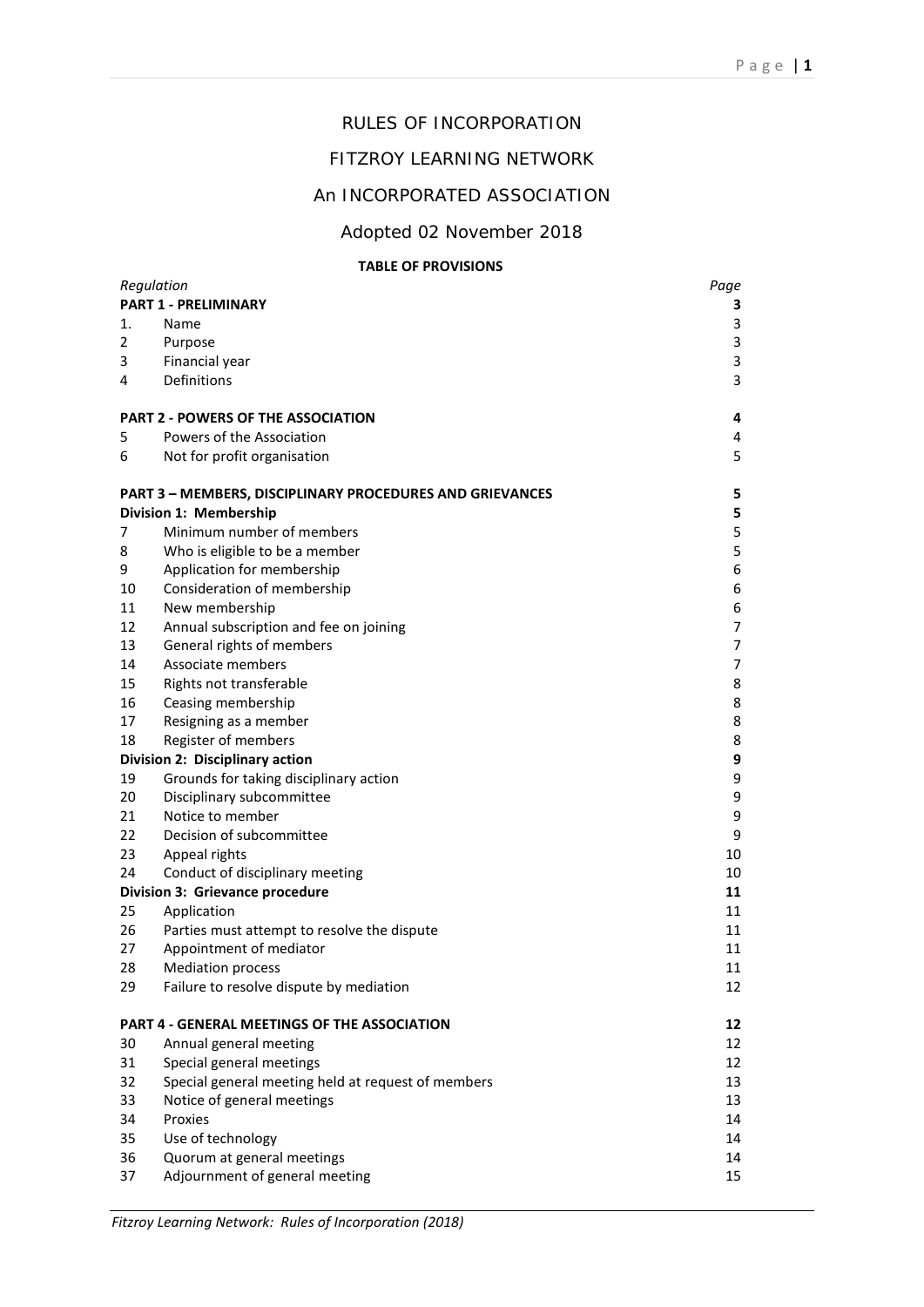| 38                        | Voting at general meeting                                               | 15       |
|---------------------------|-------------------------------------------------------------------------|----------|
| 39                        | Special resolutions                                                     | 15       |
| 40                        | Determining whether resolution carried                                  | 16       |
| 41                        | Minutes of general meeting                                              | 16       |
|                           |                                                                         |          |
| <b>PART 5 - THE BOARD</b> |                                                                         | 17       |
|                           | Division 1: Powers of the Board                                         | 17       |
| 42                        | Role and powers                                                         | 17       |
| 43                        | Delegation                                                              | 17       |
| 44                        | Division 2: Composition of the Board and duties of members              | 17       |
| 45                        | Composition of the Board<br><b>General Duties</b>                       | 17       |
| 46                        |                                                                         | 18<br>18 |
| 47                        | Chairperson and Deputy-Chairperson                                      | 18       |
|                           | Secretary                                                               |          |
| 48                        | Treasurer<br>Division 3: Election of Board members and tenure of office | 19<br>19 |
|                           |                                                                         |          |
| 49                        | Who is eligible to be a Board member<br>Positions to be declared vacant | 19       |
| 50                        |                                                                         | 19       |
| 51                        | <b>Nominations</b>                                                      | 19       |
| 52                        | Election of Chairperson etc                                             | 20       |
| 53<br>54                  | Election or ordinary members<br><b>Ballot</b>                           | 20<br>20 |
|                           | Term of office                                                          |          |
| 55<br>56                  | Vacation of office                                                      | 21<br>21 |
| 57                        |                                                                         | 21       |
|                           | Filling casual vacancies                                                | 22       |
| 58                        | Division 4: Meetings of the Board<br>Meetings of the Board              | 22       |
| 59                        | Notice of meetings                                                      | 22       |
| 60                        | Urgent meetings                                                         | 22       |
| 61                        | Procedure and order of business                                         | 22       |
| 62                        | Use of technology                                                       | 22       |
| 63                        | Quorum                                                                  | 23       |
| 64                        | Voting                                                                  | 23       |
| 65                        | Conflict of interest                                                    | 23       |
| 66                        | Minutes of meeting                                                      | 23       |
| 67                        | Leave of absence                                                        | 24       |
|                           |                                                                         |          |
|                           | <b>PART 6 - FINANCIAL MATTERS</b>                                       | 24       |
| 68                        | Source of funds                                                         | 24       |
| 69                        | Management of funds                                                     | 24       |
| 70                        | Financial records                                                       | 24       |
| 71                        | <b>Financial statements</b>                                             | 25       |
|                           |                                                                         |          |
|                           | <b>PART 7 - GENERAL MATTERS</b>                                         | 25       |
| 72                        | Common seal                                                             | 25       |
| 73                        | Registered address                                                      | 25       |
| 74                        | Notice requirements                                                     | 25       |
| 75                        | Custody and inspection of books and records                             | 26       |
| 76                        | Winding up and cancellation                                             | 26       |
| 77                        | <b>Alteration of Rules</b>                                              | 26       |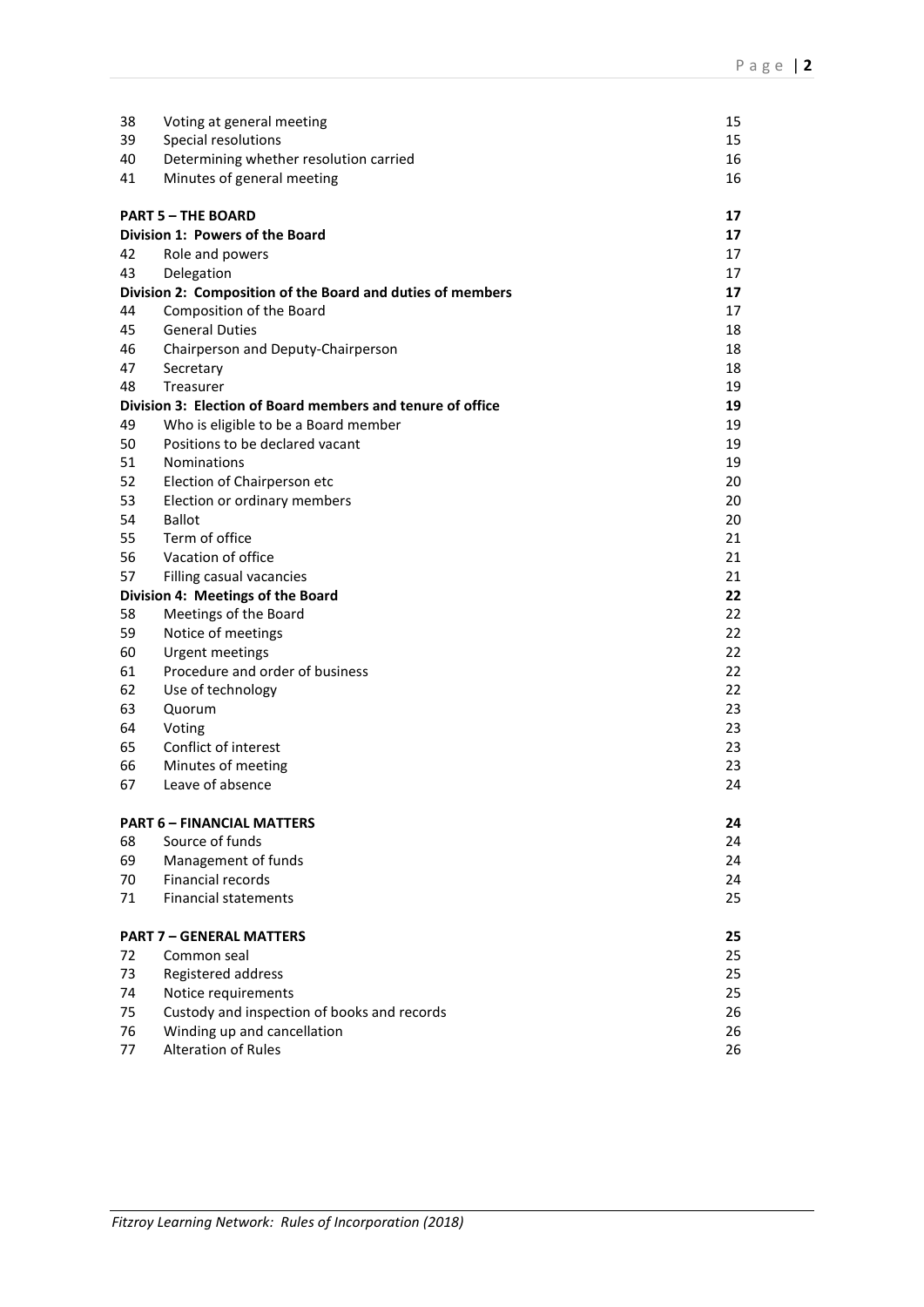# **Model Rules for an Incorporated Association**

#### **Note**

The persons who from time to time are members of the Association are an incorporated association by the name given in rule 1 of these Rules.

Under section 46 of the **Associations Incorporation Reform Act 2012**, these Rules are taken to constitute the terms of a contract between the Association and its members.

#### **PART 1: PRELIMINARY**

#### **1. Name**

The name of the incorporated association is "Fitzroy Learning Network Incorporated".

**Note:** Under section 23 of the Act, the name of the association and its registration number must appear on all its business documents.

#### **2. Purpose**

The purposes of Fitzroy Learning Network Incorporated are to provide relief of poverty, helplessness, misfortune, suffering and distress to economically or socially disadvantaged people in the community, including:

- providing basic skills required for living and working in Melbourne;
- providing formal and informal counselling and support; and
- providing or arranging accommodation, furnishing and other basic provisions.

#### **3. Financial year**

The financial year of the Association is each period of 12 months ending on 30 June.

#### **4. Definitions**

In these rules:

*absolute majority*, of the Board, means a majority of the Board members currently holding office and entitled to vote at the time (as distinct from a majority of Board members present at a Board meeting);

*associate member*, means a member referred to in rule 14 (1);

**Board** means the committee having management of the business of the Association;

**Board meeting** means a meeting of the Board held in accordance with these Rules;

*Board member* means a member of the Board elected or appointed under Division 3 of Part 5;

*Business Day* means any day excluding Saturdays, Sundays and Public holidays in Victoria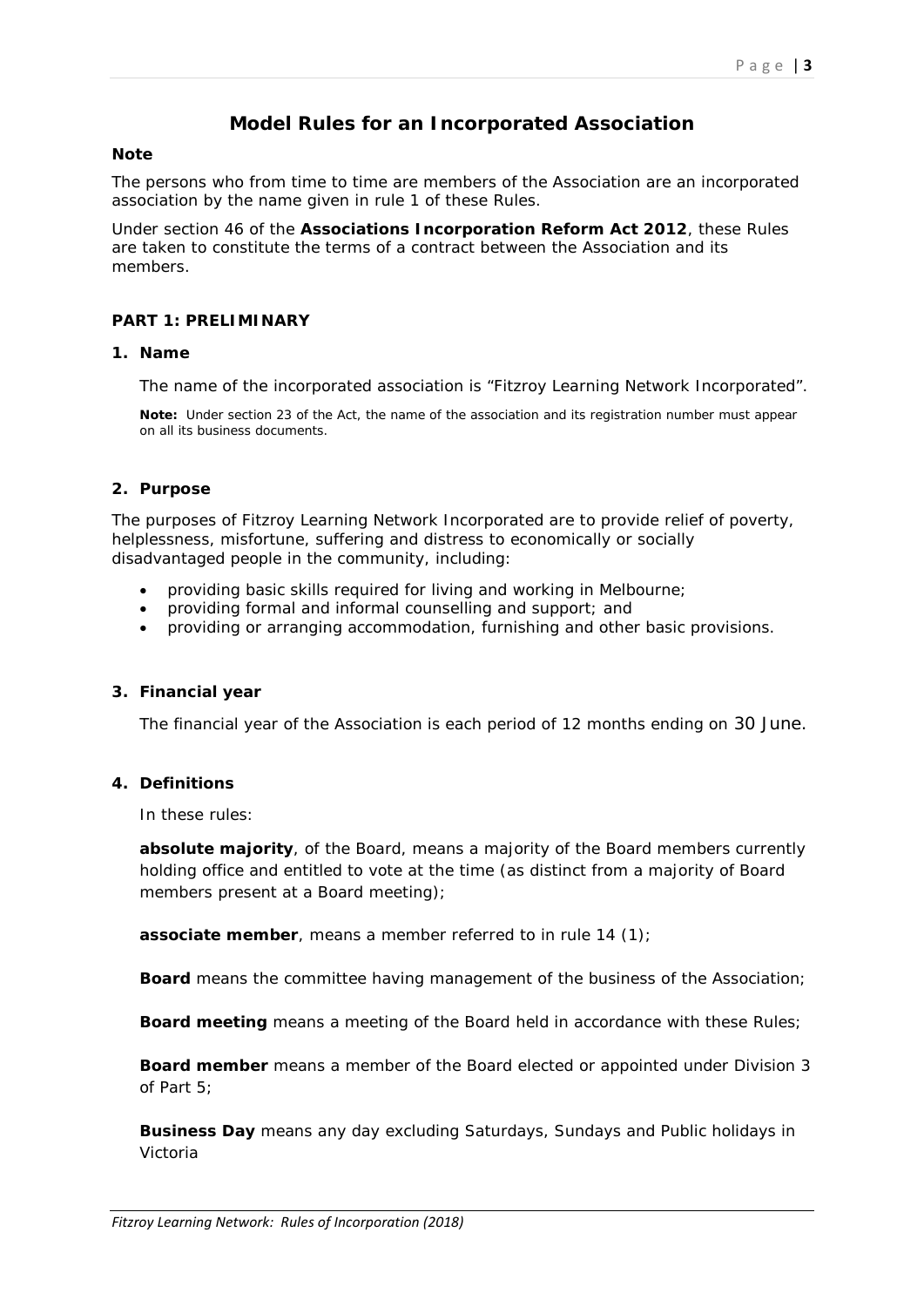*Chairperson*, of a general meeting or Board meeting, means the person chairing the meeting as required under rule 46;

*disciplinary appeal meeting* means a meeting of the members of the Association convened under rule 23(3);

*disciplinary meeting* means a meeting of the Board convened for the purposes of rule 22;

**disciplinary subcommittee** means the subcommittee appointed under rule 20;

*financial year* means the 12 month period specified in rule 3;

*general meeting* means a general meeting of the members of the Association convened in accordance with Part 4 and includes an annual general meeting, a special general meeting and a disciplinary appeal meeting;

*member* means a member of the Association;

*member entitled to vote* means a member who under rule 13(2) is entitled to vote at a general meeting;

*office bearer* refers to members appointed to the Board under Division 2 and Division 3.

*special resolution* means a resolution that requires not less than three-quarters of the members voting at a general meeting, whether in person or by proxy, to vote in favour of the resolution;

*the Act* means the Associations Incorporation Reform Act 2012 and includes any regulations made under that Act;

*the Registrar* means the Registrar of Incorporated Associations

## **PART 2: POWERS OF ASSOCIATION**

## **5. Powers of the Association**

- 1. Subject to the Act, the Association has power to do all things incidental or conducive to achieve its purposes.
- 2. Without limiting sub-rule (1), the Association may:
	- a) acquire, hold and dispose of real or personal property;
	- b) open and operate accounts with financial institutions;
	- c) invest its money in any security in which trust monies may lawfully be invested;
	- d) raise and borrow money on any terms and in any manner as it thinks fit;
	- e) secure the repayment of money raised or borrowed, or the payment of a debt or liability;
	- f) appoint agents to transact business on its behalf;
	- g) enter into any other contract it considers necessary or desirable.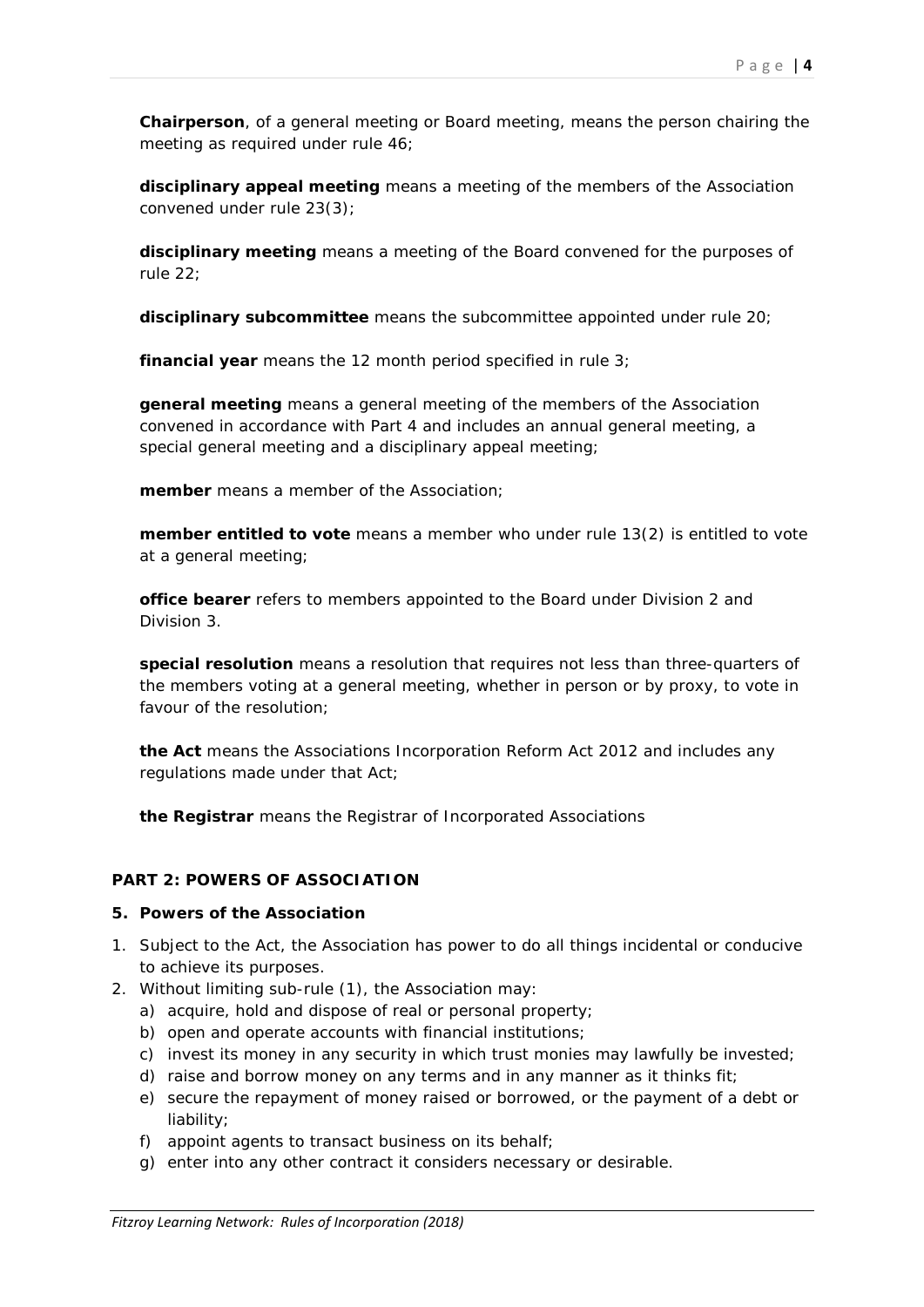- 3. The Association may only exercise its powers and use its income and assets (including any surplus) for its purposes.
- 4. To the extent permitted by law, the Association may indemnify a person who is or has been an Office Bearer of the Association against a liability incurred by that person in his or her capacity as an Office Bearer of the Association:
	- (a) to any other person; and
	- (b) for costs and expenses in defending proceedings, whether civil or criminal, in which judgment is given in favour of that person or in which that person is acquitted or in connection with an application, in relation to those proceedings, in which the Court grants relief to that person,

so far as the liability is not covered by a contract of insurance taken out by any person for the benefit of that Office Bearer.

## **6. Not for profit organisation**

- 1. The Association must not distribute any surplus, income or assets directly or indirectly to its members.
- 2. Sub-rule (1) does not prevent the Association from paying a member:
	- a) reimbursement for expenses properly incurred by the member; or
	- b) for goods or services provided by the member

if this is done in good faith on terms no more favourable than if the member was not a member.

**Note:** Section 33 of the Act provides that an incorporated association must not secure pecuniary profit for its members. Section 4 of the Act sets out in more detail the circumstances under which an incorporated association is not taken to secure pecuniary profit for its members.

# **PART 3: MEMBERS, DISCIPLINARY PROCEDURES AND GRIEVANCES**

## **Division 1: Membership**

## **7. Minimum numbers of members**

The Association must have at least 5 members.

## **8. Who is eligible to be a member**

- 1. Any person, who supports the purposes of the Association is eligible for membership.
- 2. The members are divided into the following categories:
	- a) **Individual members** being eligible individuals who have applied to become Individual Members (Rule 9), been accepted (Rule 10) and have paid any owing membership fees (Rule 12). A full member has all the rights, privileges and obligations of a member as provided by these rules and entitled to attend and vote at General Meetings.
	- b) **Associate members** being individuals who are
		- i. paid employees of Fitzroy Learning Network Incorporated; or
		- ii. under the age of 15;
		- iii. or any other type of member as determined by special resolution at a General Meeting.

Associate members are entitled to receive notice of the General Meeting but are not entitled to vote (Rule 14).

3. The Board may, in its discretion, but subject to these Rules and the Act: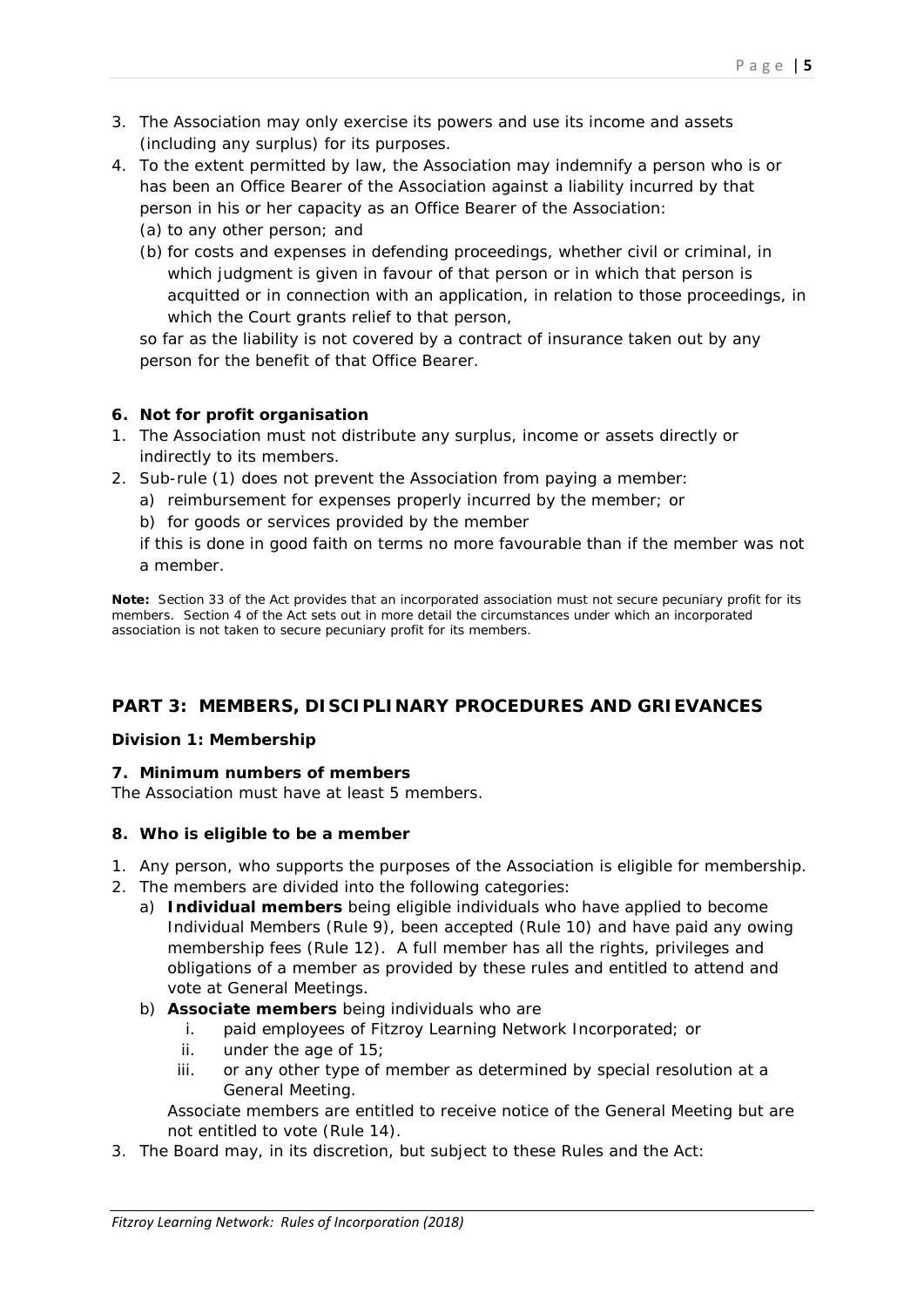a) establish any new class of members of the Association and define the rights, restrictions and obligations of members in that class; and

b) vary or cancel the rights, restrictions and obligations of members of the Association in any new or existing class, if:

i) at least 75% of the members of that class give their written consent; or

ii) a special resolution to that effect is passed at a separate meeting of those members. The rules governing general meetings of the Association apply so far as they are capable of application to any meeting held for this purpose.

## **9. Application for membership**

- 1. To apply to become a member of the Association a person must:
	- submit to the Association a properly completed application in the form prescribed by the Board; and
	- have his or her admission as a member approved by the Board; or
	- any other means approved by the Board.
- 2. An application to become a member must be:
	- signed by the applicant if made in writing;
	- lodged with the Secretary of the Association; and
	- accompanied by the relevant joining fee.
- 3. The annual membership period is from December  $1<sup>st</sup>$  to November  $30<sup>th</sup>$  of the following year.
- 4. By applying to become a member of the Association in accordance with Rule 9 (1), the applicant agrees to be bound by these Rules and any other rules, by-laws, policies, codes or other standards prescribed by the Board from time to time, if accepted as a member of the Association.

**Note:** The joining fee is the fee (if any) determined by the Association under rule 12(3). Electronic signature is accepted for applications.

## **10.Consideration of application**

- 1. As soon as practicable after an application for membership in accordance with Rule 9(1) is made or received, the Board must decide by resolution, or by any other method determined by the Board, whether to accept or reject the application.
- 2. The Board, or another person determined by the Board, must notify the applicant in writing of its decision as soon as practicable after the decision is made.
- 3. If the Board rejects the application, it must return any money accompanying the application to the applicant.
- 4. No reason need be given for the rejection of an application.

#### **11.New membership**

- 1. If an application for membership is approved by the Board:
	- a) the resolution to accept the membership must be recorded in the minutes of the Board meeting; and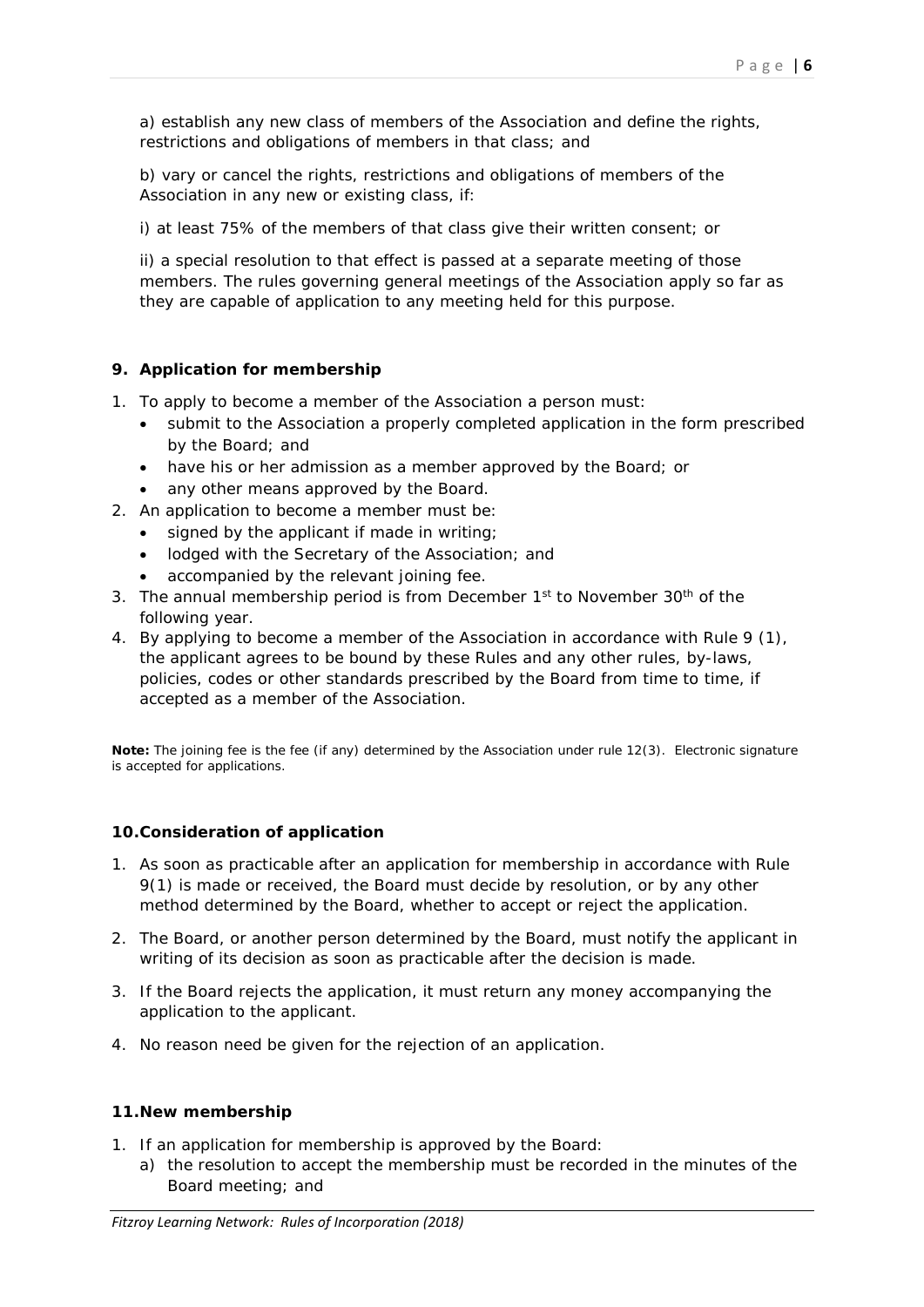Page | **7**

- b) the Secretary must, as soon as practicable, enter the name and contact details of the new member, and the date of becoming a member, in the register of members.
- 2. A person becomes a member of the Association and, subject to rule 13 (2) is entitled to exercise his or her rights of membership from the date, whichever is the later, on which:
	- a) the Board approves the person's membership; or
	- b) the person pays the joining fee.
- 3. Membership will apply from the time the application is approved by the Board.

# **12.Annual subscription and fee on joining**

- 1. At each annual General Meeting, the Association must determine:
	- a) the amount of the annual subscription (if any) for the following financial year; and
	- b) the date for payment of the annual subscription.
- 2. The Association may determine that a lower annual subscription is payable by associate members.
- 3. The Association may determine that any new member who joins after the start of a financial year must, for that financial year, pay a fee equal to:
	- a) the full annual subscription; or
	- b) a pro rata annual subscription based on the remaining part of the financial year; or
	- c) a fixed amount determined from time to time by the Association.
- 4. The rights of a member (including the right to vote) who has not paid the annual subscription by the due date are suspended until the subscription is paid.

# **13.General rights of members**

- 1. A member of the Association who is entitled to vote has the right:
	- a) to receive notice of general meetings and of proposed special resolutions in the manner and time prescribed by these Rules; and
	- b) to submit items of business for consideration at a general meeting; and
	- c) to attend and be heard at general meetings; and
	- d) to vote at a general meeting; and
	- e) to have access to the minutes of general meetings and other documents of the Association as provided under rule 75; and
	- f) to inspect the register of members.
- 2. A member is entitled to vote if:
	- a) the member is a member other than an associate member; and
	- b) more than 14 business days have passed since he or she became a member of the Association; and
	- c) the member's membership rights are not suspended for any reason.

# **14.Associate members**

- 1. Associate members of the Association include:
	- a) any members under the age of 15 years; or
	- b) paid employees of Fitzroy Learning Network Incorporated; or
	- c) any other category of member as determined by special resolution at a general meeting.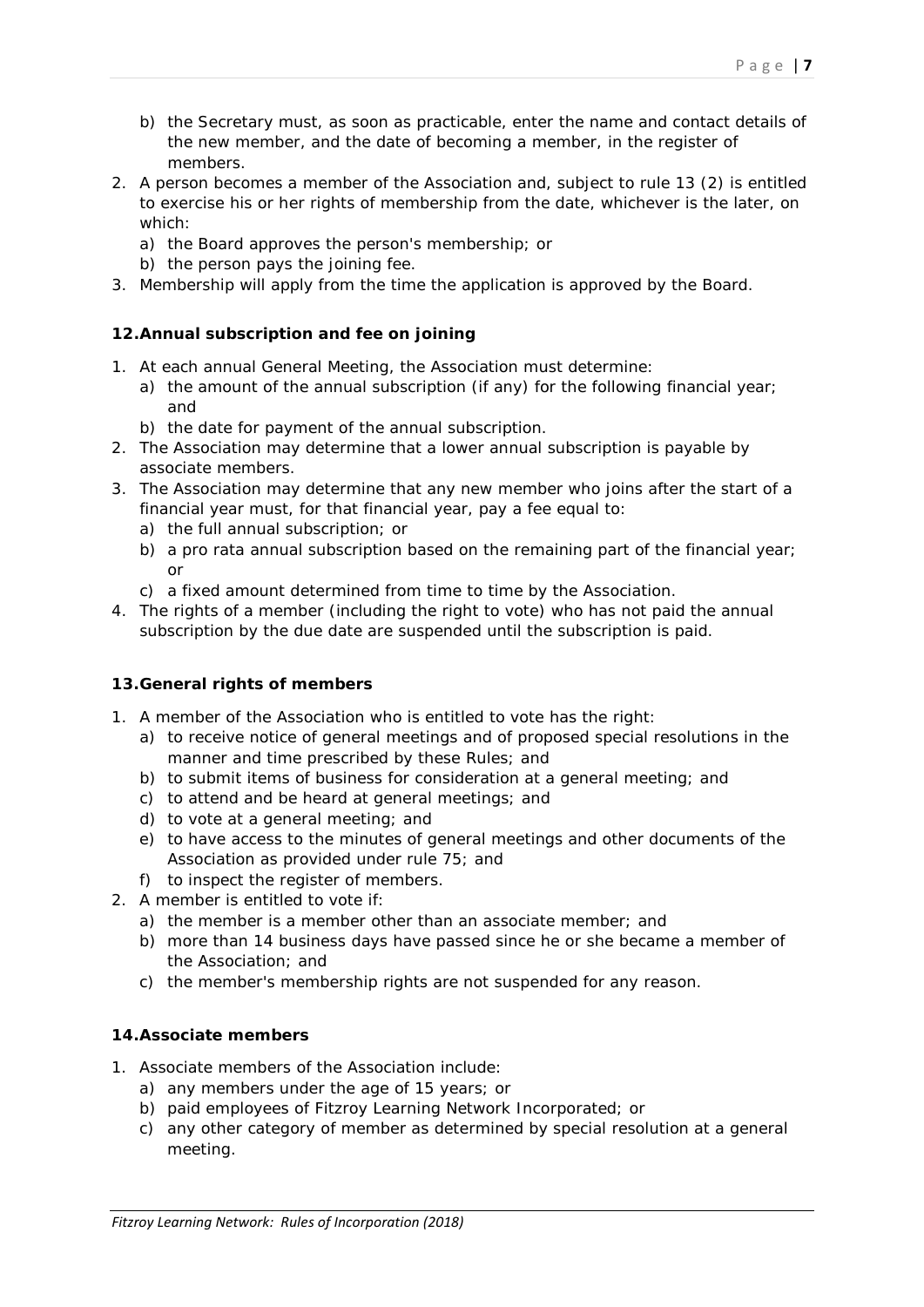2. An associate member must not vote but may have other rights as determined by the Board or by resolution at a general meeting.

## **15.Rights not transferable**

The rights of a member are not transferable and end when membership ceases.

#### **16.Ceasing membership**

- 1. The membership of a person ceases on resignation, expulsion or death.
- 2. If a person ceases to be a member of the Association, the Secretary must, as soon as practicable, enter the date the person ceased to be a member in the register of members.

## **17. Resigning as a member**

1. A member may resign by notice in writing given to the Association.

**Note:** Rule 74(3) sets out how notice may be given to the Association. It includes hard copy by post, email or facsimile or by handing the notice to a member of the committee.

- 2. A member is taken to have resigned if:
- a) the member's annual subscription has not been renewed; or
- b) has not been paid; or
- c) where no annual subscription is payable:
	- i. the Secretary has made a written request to the member to confirm that he or she wishes to remain a member; and
	- ii. the member has not, within 3 months after receiving that request, confirmed in writing that he or she wishes to remain a member.

## **18.Register of members**

- 1. The Secretary must keep and maintain a register of members that includes:
- a) for each current member:
	- i. the member's name;
	- ii. the address for notice last given by the member;
	- iii. the date of becoming a member;
	- iv. if the member is an associate member, a note to that effect;
	- v. any other information determined by the Board; and
- b) for each former member, the date of ceasing to be a member.
- 2. Any member may, at a reasonable time and free of charge, inspect the register of members.
- 3. All persons may treat the Register of Members as complete and accurate. Nothing done in good faith based on the completeness and accuracy of the Register of Members will be rendered ineffective, void or voidable by any subsequently discovered omission from, or inaccuracy in, the Register of Members.

**Note**: Under section 59 of the Act, access to the personal information of a person recorded in the register of members may be restricted in certain circumstances. Section 58 of the Act provides that it is an offence to make improper use of information about a person obtained from the Register of Members.

**Note**: The address for notice can be a physical postal address or an electronic address such as an email, as selected by the member.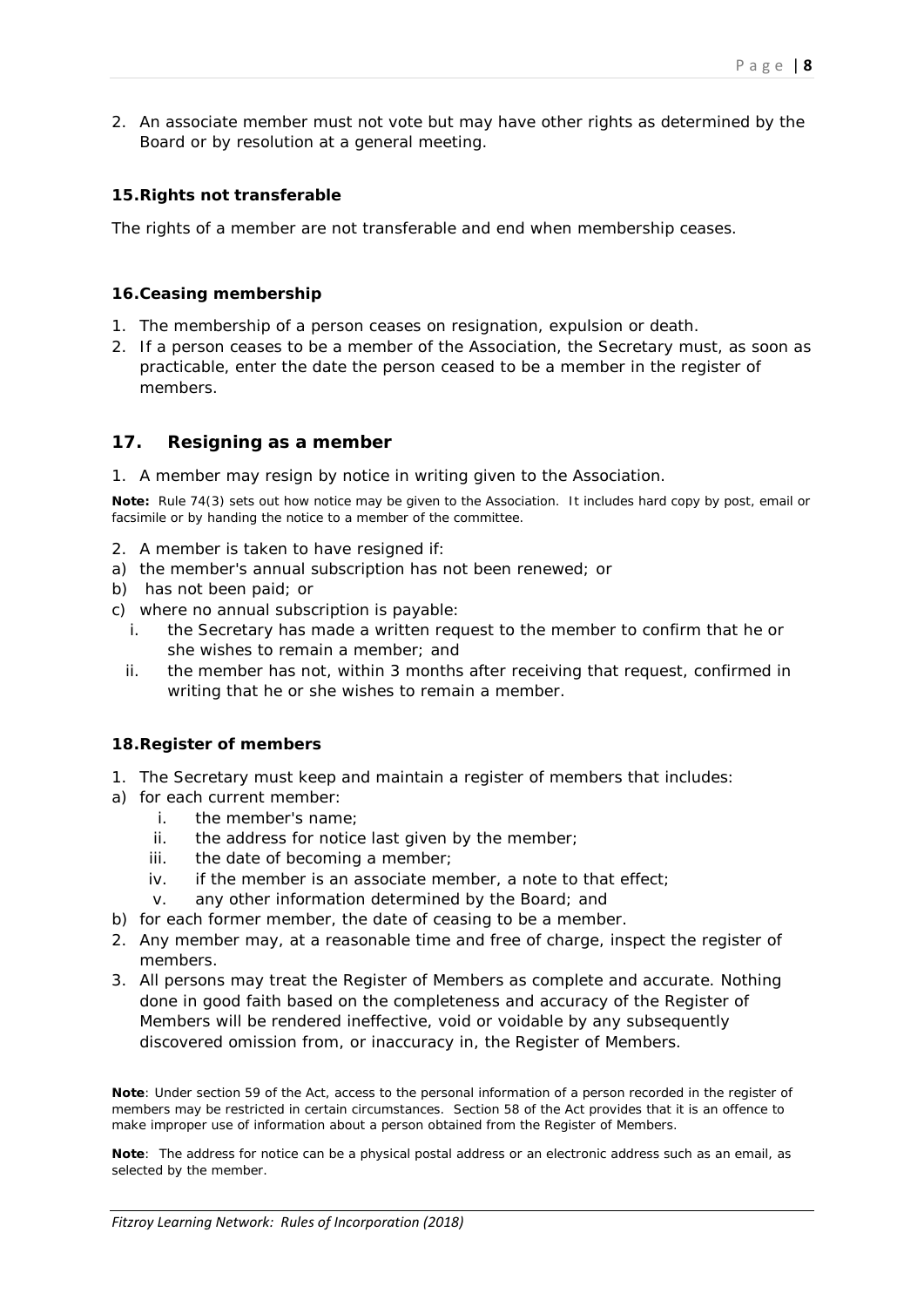## **Division 2: Disciplinary action**

#### **19.Grounds for taking disciplinary action**

The Association may take disciplinary action against a member in accordance with this Division if it is determined that the member:

- a) has failed to comply with these Rules; or
- b) refuses to support the purposes of the Association; or
- c) has engaged in conduct prejudicial to the Association.

#### **20.Disciplinary subcommittee**

- 1. If the Board is satisfied that there are sufficient grounds for taking disciplinary action against a member, the Board must appoint a disciplinary subcommittee to hear the matter and determine what action, if any, to take against the member.
- 2. The members of the disciplinary subcommittee:
	- a) may be the Board members,
	- b) members of the Association or anyone else; but
	- c) must not be biased against, or in favour of, the member concerned.

**Note:** The Board can agree to take on the role of the Disciplinary sub-committee, and hold the Disciplinary meeting after a regular Board meeting.

#### **21.Notice to member**

- 1. Before disciplinary action is taken against a member, the Secretary must give written notice to the member:
	- a) stating that the Association proposes to take disciplinary action against the member; and
	- b) stating the grounds for the proposed disciplinary action; and
	- c) specifying the date, place and time of the meeting at which the disciplinary subcommittee intends to consider the disciplinary action (the disciplinary meeting); and
	- d) advising the member that he or she may do one or both of the following:
		- i. attend the disciplinary meeting and address the disciplinary subcommittee at that meeting;
		- ii. give a written statement to the disciplinary subcommittee at any time before the disciplinary meeting; and
	- e) setting out the member's appeal rights under rule 23.
- 2. The notice must be given no earlier than 28 days, and no later than 14 days, before the disciplinary meeting is held.

## **22.Decision of subcommittee**

- 1. At the disciplinary meeting, the disciplinary subcommittee must:
	- a) give the member an opportunity to be heard; and
	- b) consider any written statement submitted by the member.
- 2. After complying with sub-rule (1), the disciplinary subcommittee may:
	- a) take no further action against the member; or
		- b) subject to sub-rule (3):
			- i. reprimand the member; or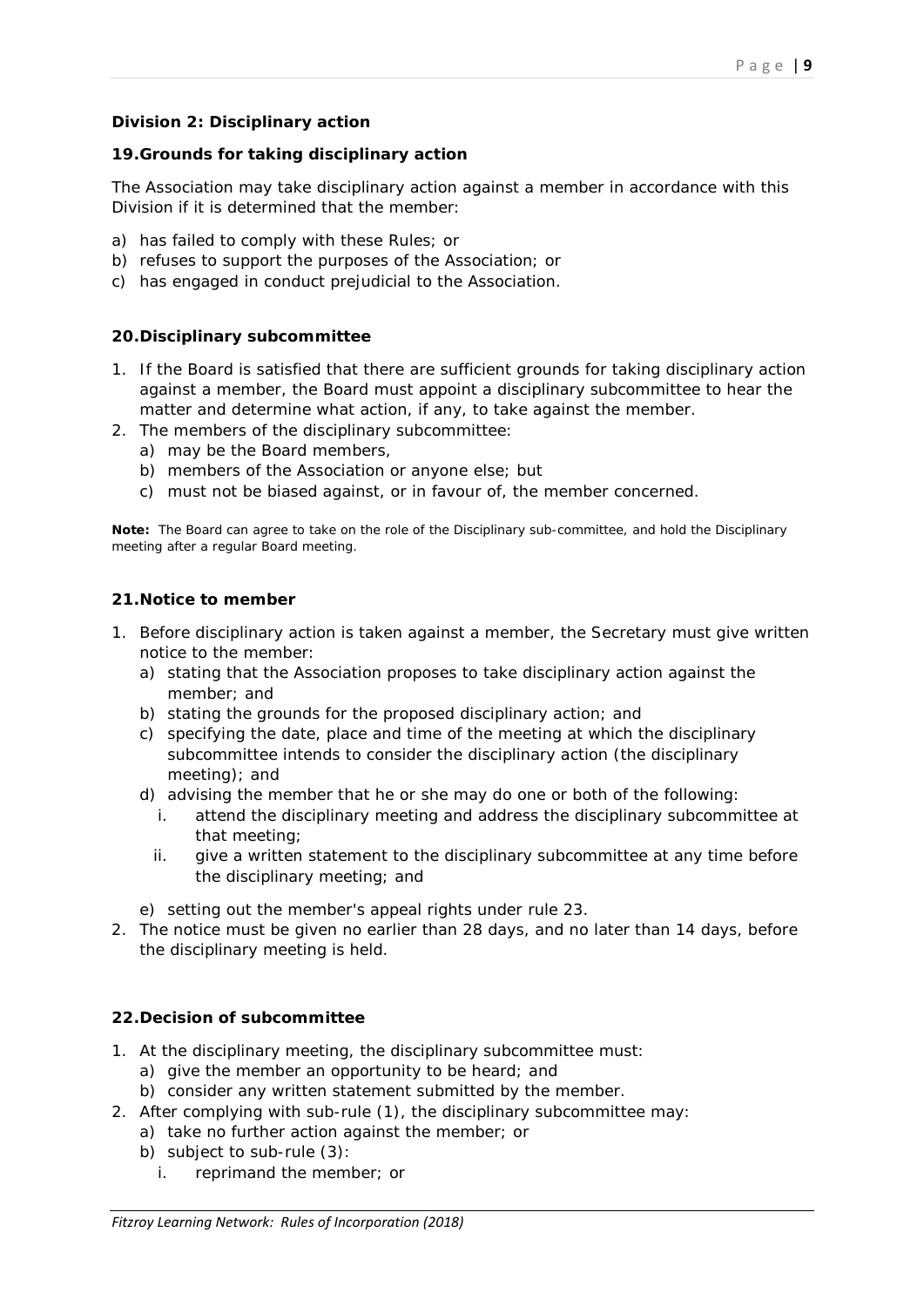- ii. suspend the membership rights of the member for a specified period; or
- iii. expel the member from the Association.
- 3. The disciplinary subcommittee may not fine the member.
- 4. The suspension of membership rights or the expulsion of a member by the disciplinary subcommittee under this rule takes effect immediately after the vote is passed.

## **23.Appeal rights**

- 1. A person whose membership rights have been suspended or who has been expelled from the Association under rule 22 may give notice to the effect that he or she wishes to appeal against the suspension or expulsion.
- 2. The notice must be in writing and given:
	- a) to the disciplinary subcommittee immediately after the vote to suspend or expel the person is taken; or
	- b) to the Secretary not later than 48 hours after the vote.
- 3. If a person has given notice under sub-rule (2), a disciplinary appeal meeting must be convened by the Board as soon as practicable, but in any event not later than 21 days, after the notice is received.
- 4. Notice of the disciplinary appeal meeting must be given to each member of the Association who is entitled to vote as soon as practicable and must:
	- a) specify the date, time and place of the meeting; and
	- b) state:
		- i. the name of the person against whom the disciplinary act
		- ii. the grounds for taking that action; and
		- iii. that at the disciplinary appeal meeting the members present must vote on whether the decision to suspend or expel the person should be upheld or revoked.

## **24.Conduct of disciplinary appeal meeting**

- 1. At a disciplinary appeal meeting:
	- a) no business other than the question of the appeal may be conducted; and
	- b) the Board must state the grounds for suspending or expelling the member and the reasons for taking that action; and
	- c) the person whose membership has been suspended or who has been expelled must be given an opportunity to be heard.
- 2. After complying with sub-rule (1), the members present and entitled to vote at the meeting must vote by secret ballot on the question of whether the decision to suspend or expel the person should be upheld or revoked.
- 3. A member may not vote by proxy at the meeting.
- 4. The decision is upheld if not less than three quarters of the members voting at the meeting vote in favour of the decision.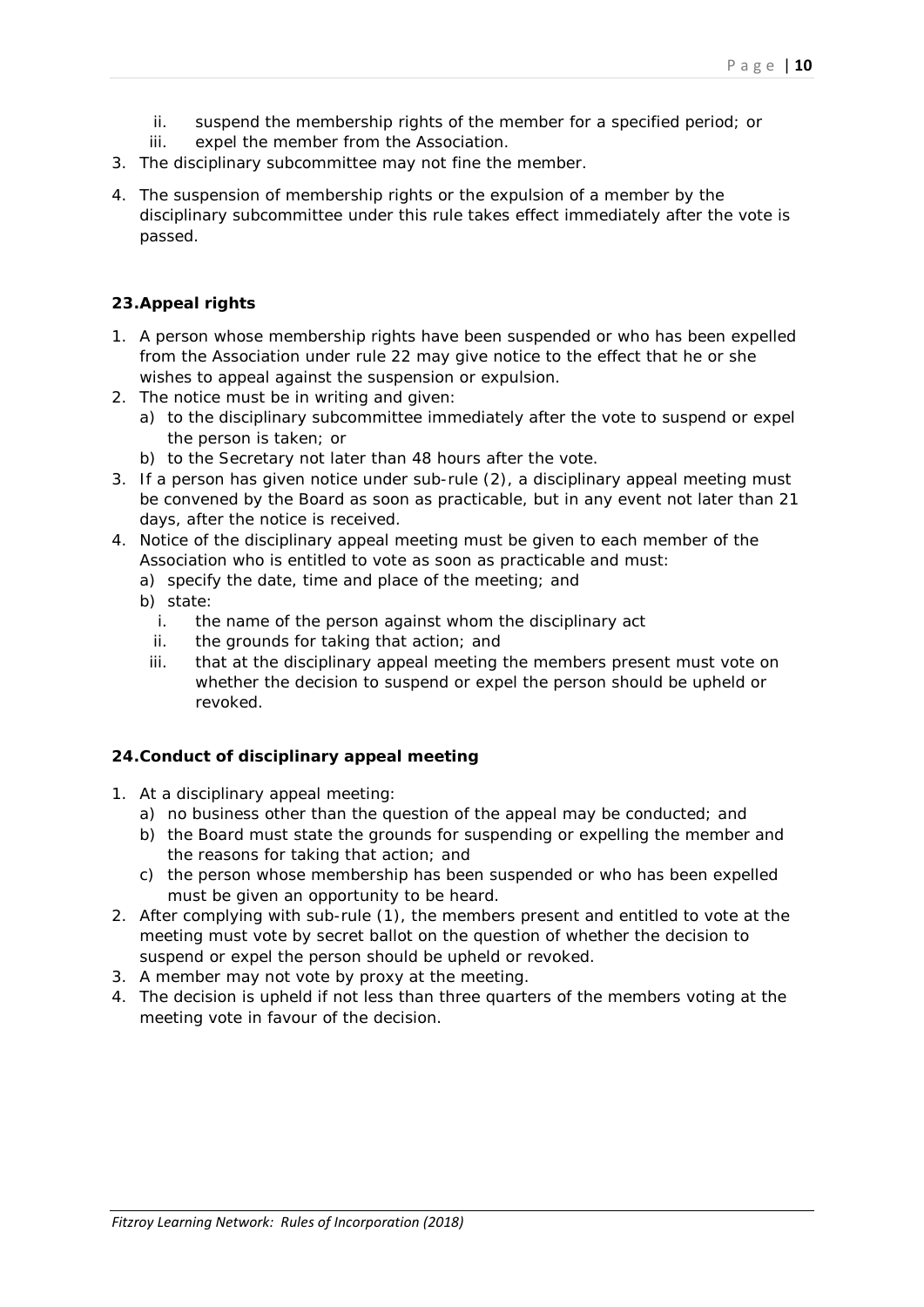#### **Division 2: Grievance procedure**

#### **25.Application**

- 1. The grievance procedure set out in this Division applies to disputes under these Rules between:
	- a) a member and another member;
	- b) a member and the Board;
	- c) a member and the Association.
- 2. A member must not initiate a grievance procedure in relation to a matter that is the subject of a disciplinary procedure until the disciplinary procedure has been completed.

#### **26.Parties must attempt to resolve the dispute**

The parties to a dispute must attempt to resolve the dispute between themselves within 14 business days of the dispute coming to the attention of each party.

#### **27.Appointment of the mediator**

- 1. If the parties to a dispute are unable to resolve the dispute between themselves within the time required by rule 26, the parties must within 10 days:
	- a) notify the Board of the dispute; and
	- b) agree to or request the appointment of a mediator; and
	- c) attempt in good faith to settle the dispute by mediation.
- 2. The mediator must be:
	- a) a person chosen by agreement between the parties; or
	- b) in the absence of agreement:
		- i. if the dispute is between a member and another member—a person appointed by the Board; or
		- ii. if the dispute is between a member and the Board or the Association—a person appointed or employed by the Dispute Settlement Centre of Victoria.
- 3. A mediator appointed by the Board may be a member or former member of the Association but, in any case, must not be a person who:
	- a) has a personal interest in the dispute; or
	- b) is biased in favour of or against any party.

#### **28.Mediation process**

- 1. The mediator to the dispute, in conducting the mediation, must:
	- a) give each party every opportunity to be heard; and
	- b) allow due consideration by all parties of any written statement submitted by any party; and
	- c) ensure that natural justice is accorded to the parties throughout the mediation process.
- 2. The mediator must not determine the dispute.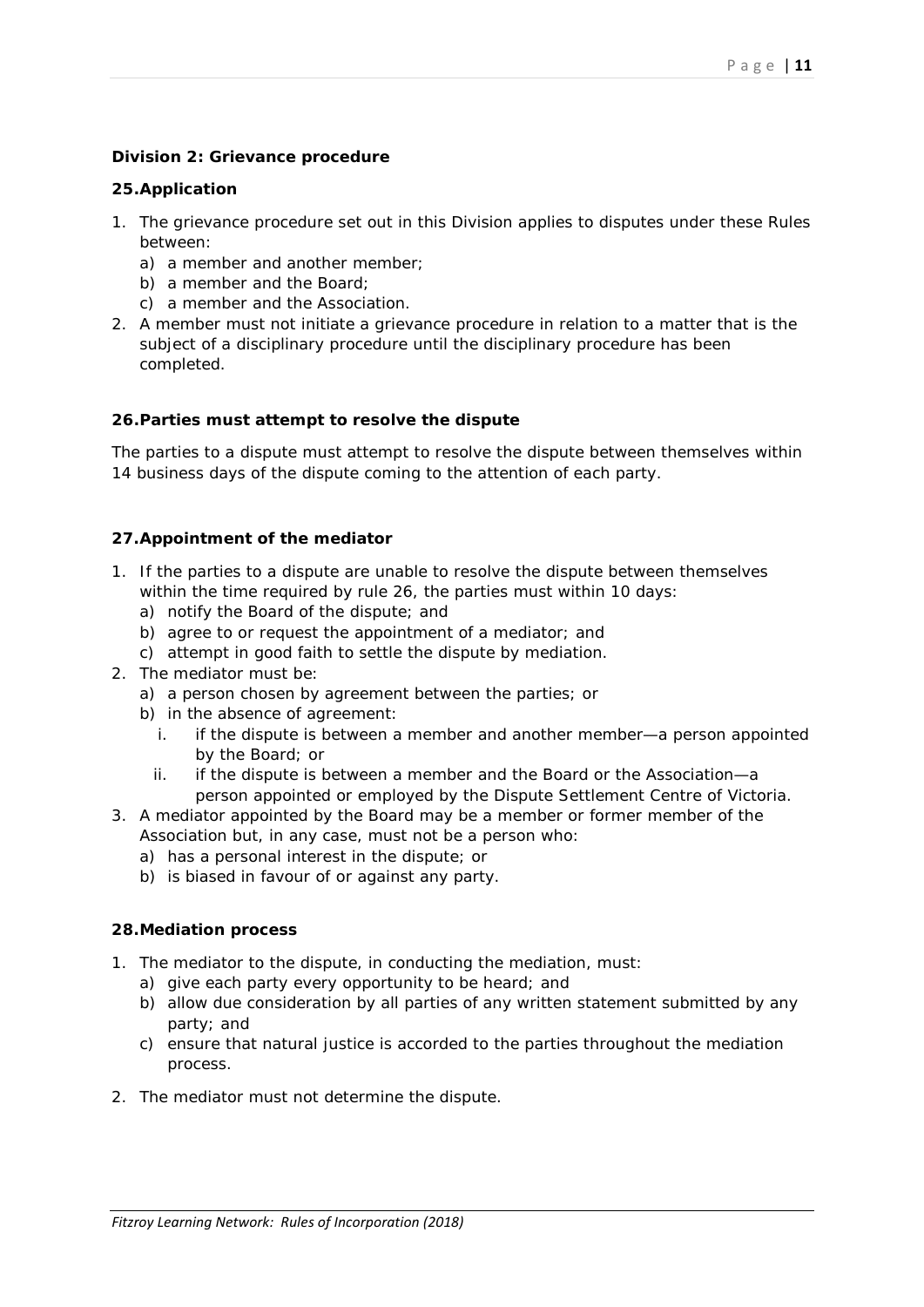## **29.Failure to resolve dispute by mediation**

If the mediation process does not resolve the dispute, the parties may seek to resolve the dispute in accordance with the Act or otherwise at law.

## **PART 4: GENERAL MEETINGS OF THE ASSOCIATION**

#### **30.Annual general meeting**

- 1. The Board must convene an annual general meeting of the Association to be held within 5 months after the end of each financial year.
- 2. Despite sub-rule (1), the Association may hold its first annual general meeting at any time within 18 months after its incorporation.
- 3. The Board will determine the date, time and place of the annual general meeting.
- 4. The ordinary business of the annual general meeting is as follows:
	- a) to confirm the minutes of the previous annual general meeting and of any special general meeting held since then
	- b) to receive and consider:
		- i. the annual report of the Board on the activities of the Association during the preceding financial year; and
		- ii. the financial statements of the Association for the preceding financial year submitted by the Board in accordance with Part 7 of the Act;
	- c) to elect the members of the Board;
	- d) to confirm or vary the amounts (if any) of the annual subscription and joining fee.
- 5. The annual general meeting may also conduct any other business of which notice has been given in accordance with these Rules.
- 6. Subject to rule 30 (7), the Chair of the Board must preside at each general meeting.
- 7. If the Chair of the Board is absent from a general meeting or unwilling to act, the members present in person and entitled to vote must elect another member of the Board present to act as Chair for that meeting.
- 8. Where a General Meeting (including an annual general meeting) is convened by the Board, the Board may, if it thinks fit, cancel the meeting or postpone the meeting to a date, time and place it determines, subject to the Act.
- 9. Notice of cancellation or postponement of the of the General Meeting must:
	- a) Be given to each member entitled to attend the General Meeting;
		- b) State the reasons for doing so;
		- c) Specify the new date and time of the meeting.
- 10. The only business which may be transacted at a postponed General Meeting is the business specified in the notice originally convening the meeting.

## **31.Special general meeting**

- 1. Any general meeting of the Association, other than an annual general meeting or a disciplinary appeal meeting, is a special general meeting.
- 2. The Board may convene a special general meeting whenever it thinks fit.
- 3. No business other than that set out in the notice under Rule 33 may be conducted at the meeting.

**Note:** General business may be considered at the meeting if it is included as an item for consideration in the notice under Rule 33 and the majority of members at the meeting agree.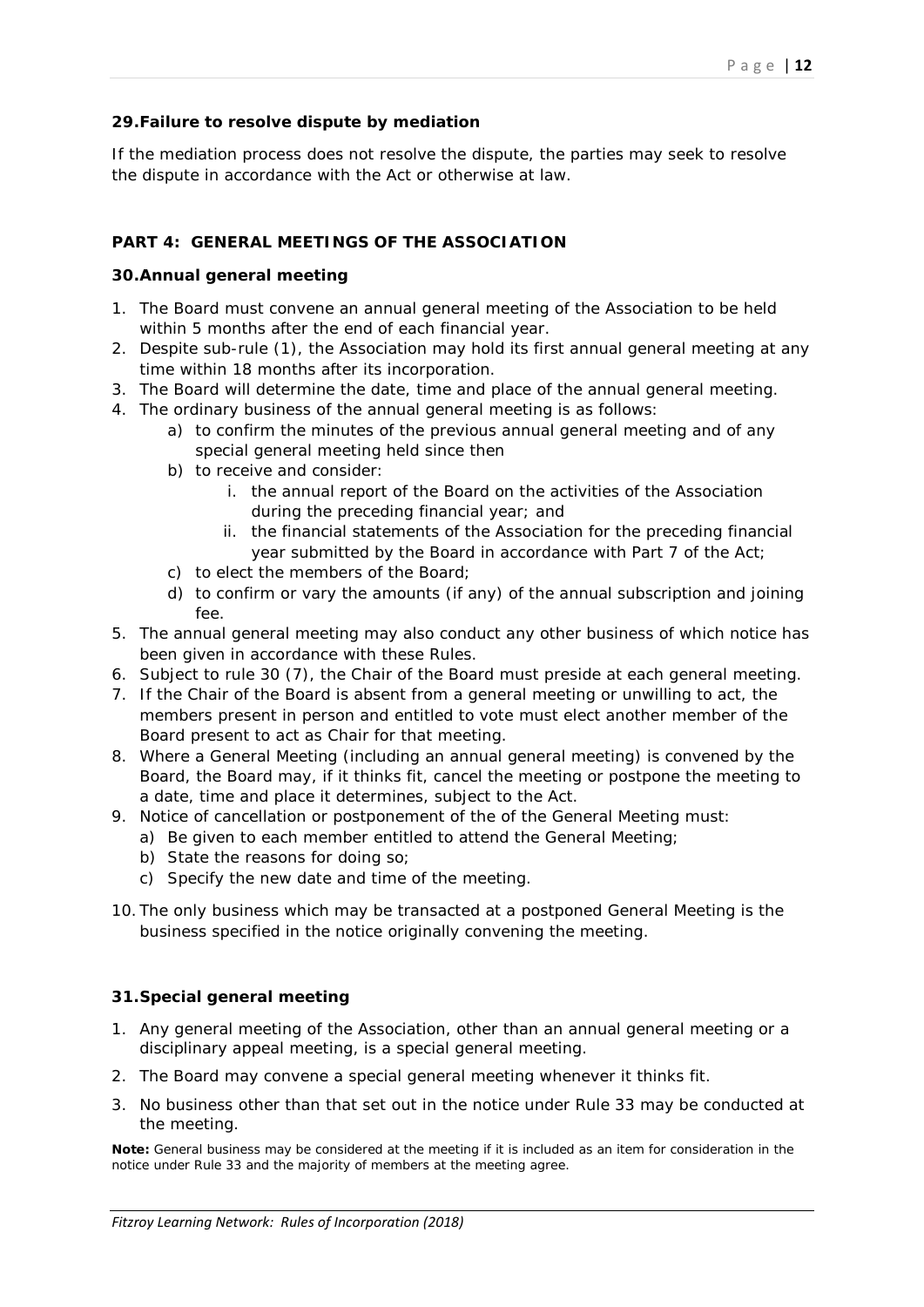## **32.Special general meeting**

- 1. The Board must convene a special general meeting if a request to do so is made in accordance with sub-rule (2) by at least 15 members or 10% of the total number of members (whichever is the greater).
- 2. A request for a special general meeting must:
	- a) be in writing; and
	- b) state the business to be considered at the meeting and any resolutions to be proposed; and
	- c) include the names and signatures of the members requesting the meeting; and
	- d) be given to the Secretary.
- 3. If the Board does not convene a special general meeting within one month after the date on which the request is made, the members making the request (or any of them) may convene the special general meeting.
- 4. A special general meeting convened by members under sub-rule (3):
	- a) must be held within 3 months after the date on which the original request was made; and
	- b) may only consider the business stated in that request.
- 5. The Association must reimburse all reasonable expenses incurred by the members convening a special general meeting under sub-rule (3).

## **33.Notice of general meetings**

- 1. The Secretary (or, in the case of a special general meeting convened under rule 32(3), the members convening the meeting) must give to each member of the Association:
	- a) at least 21 days' notice of a general meeting if a special resolution is to be proposed at the meeting; or
	- b) at least 14 days' notice of a general meeting in any other case.
- 2. The notice must:
	- a) specify the date, time and place of the meeting; and
	- b) indicate the general nature of each item of business to be considered at the meeting; and
	- c) if a special resolution is to be proposed:
		- i. state in full the proposed resolution; and
		- ii. state the intention to propose the resolution as a special resolution; and
	- d) comply with rule 34(5).
- 3. This rule does not apply to a disciplinary appeal meeting.

**Note:** Rule 23-4 sets out the requirements for notice of a disciplinary appeal meeting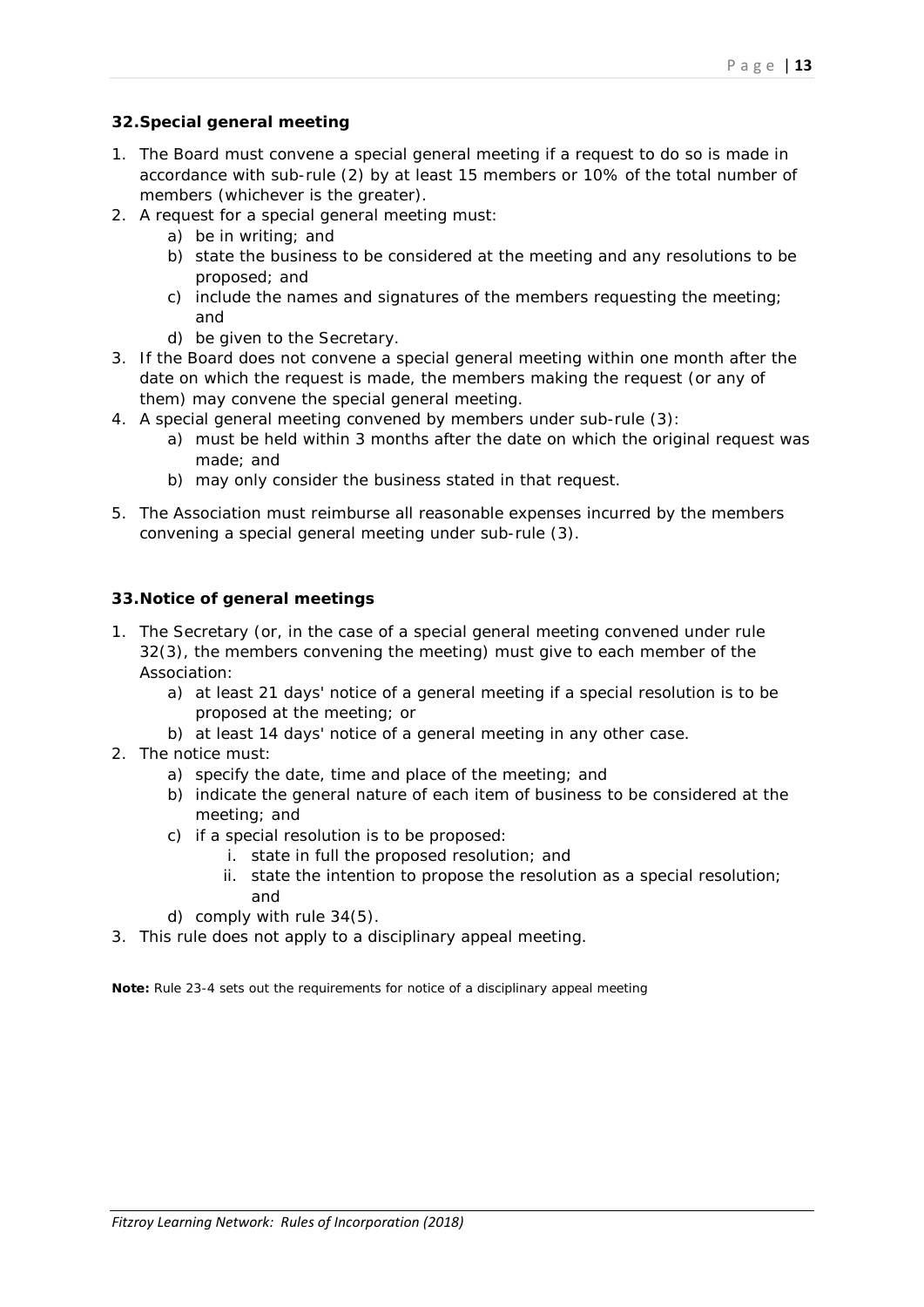## **34.Proxies**

- 1. A member may appoint another member as his or her proxy to vote and speak on his or her behalf at a general meeting other than at a disciplinary appeal meeting.
- 2. The appointment of a proxy must be in writing and signed by the member making the appointment.
- 3. The member appointing the proxy may give specific directions as to how the proxy is to vote on his or her behalf, otherwise the proxy may vote on behalf of the member in any matter as he or she sees fit.
- 4. If the Board has approved a form for the appointment of a proxy, the member may use any other form that clearly identifies the person appointed as the member's proxy and that has been signed by the member.
- 5. Notice of a general meeting given to a member under rule 33 must:
	- a) state that the member may appoint another member as a proxy for the meeting; and
	- b) include a copy of any form that the Board has approved for the appointment of a proxy.
- 6. A form appointing a proxy must be given to the Chairperson of the meeting before or at the commencement of the meeting.
- 7. A form appointing a proxy sent by post or electronically is of no effect unless it is received by the Association no later than 24 hours before the commencement of the meeting.

#### **35.Use of technology**

- 1. A member not physically present at a general meeting may be permitted to participate in the meeting by the use of technology that allows that member and the members present at the meeting to clearly and simultaneously communicate with each other.
- 2. For the purposes of this Part, a member participating in a general meeting as permitted under sub rule (1) is taken to be present at the meeting and, if the member votes at the meeting, is taken to have voted in person.

## **36.Quorum at a general meeting**

- 1. No business may be conducted at a general meeting unless a quorum of members is present.
- 2. The quorum for a general meeting is the presence (physically, by proxy or as allowed under rule 35) of 10 members who are entitled to vote.
- 3. If a quorum is not present within 30 minutes after the notified commencement time of a general meeting:
	- a) in the case of a meeting convened by, or at the request of, members under rule 32—the meeting must be dissolved;

**Note:** If a meeting convened by, or at the request of, members is dissolved under this sub-rule, the business that was to have been considered at the meeting is taken to have been dealt with. If members wish to have the business reconsidered at another special meeting, the members must make a new request under rule 32.

- b) in any other case:
	- i. the meeting must be adjourned to a date not more than 21 days after the adjournment; and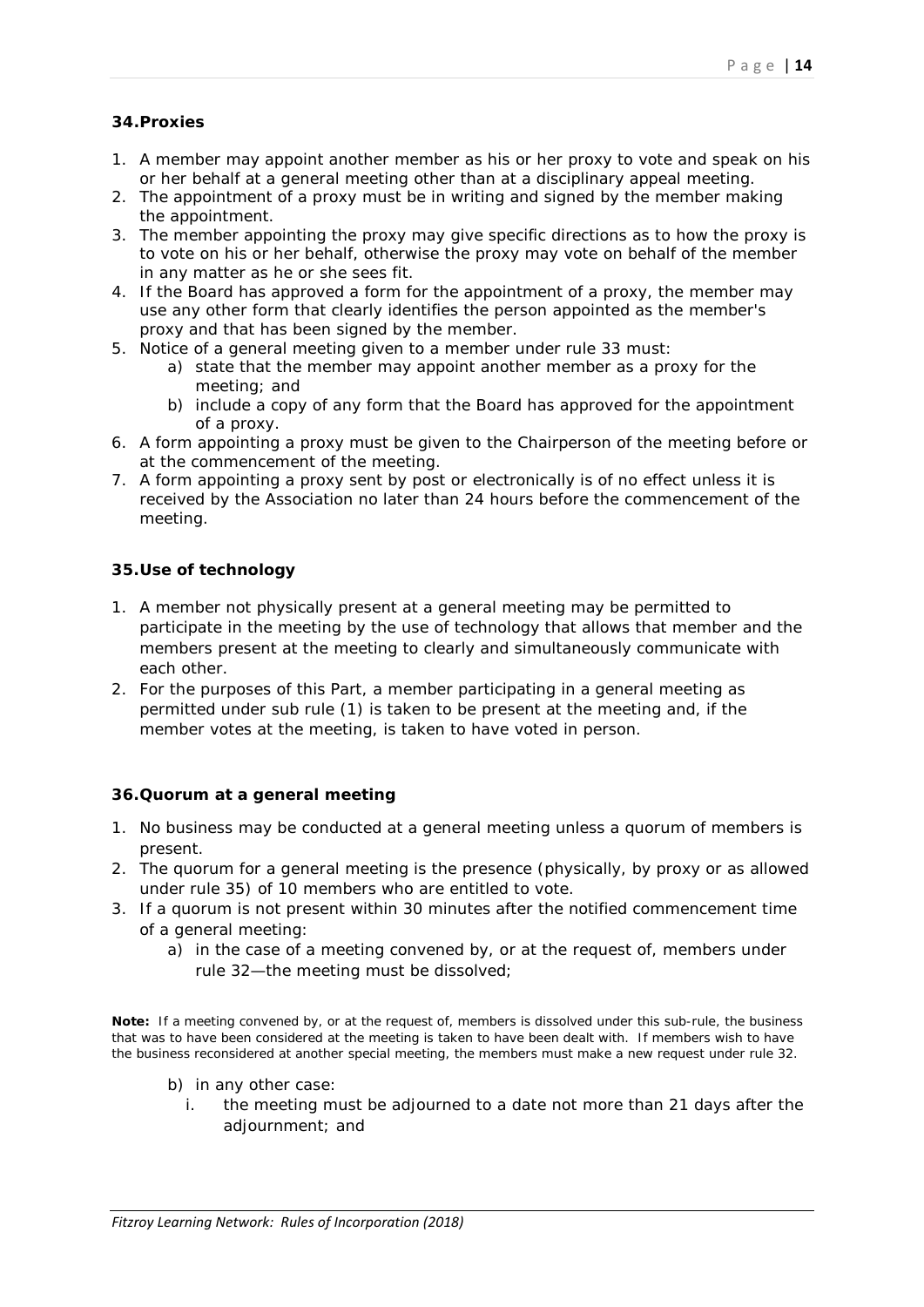- ii. notice of the date, time and place to which the meeting is adjourned must be given at the meeting and confirmed by written notice given to all members as soon as practicable after the meeting.
- 4. If a quorum is not present within 30 minutes after the time to which a general meeting has been adjourned under sub-rule 3(b), the members present at the meeting (if not fewer than 3) may proceed with the business of the meeting as if a quorum were present.

#### **37.Adjournment of general meeting**

- 1. The Chairperson of a general meeting at which a quorum is present may, with the consent of a majority of members present at the meeting, adjourn the meeting to another time at the same place or at another place.
- 2. Without limiting sub-rule (1), a meeting may be adjourned:
	- a) if there is insufficient time to deal with the business at hand; or
	- b) to give the members and Board more time to consider an item of business.

**Example:** The members may wish to have more time to examine the financial statements submitted by the Board at an annual general meeting.

- 3. No business may be conducted on the resumption of an adjourned meeting other than the business that remained unfinished when the meeting was adjourned.
- 4. Notice of the adjournment of a meeting under this rule is not required unless the meeting is adjourned for 14 days or more, in which case notice of the meeting must be given in accordance with Rule 33.

#### **38.Voting at general meeting**

- 1. On any question arising at a general meeting:
	- a) subject to sub-rule (3), each member who is entitled to vote has one vote; and
	- b) members may vote personally or by proxy; and
	- c) except in the case of a special resolution, the question must be decided on a majority of votes.
- 2. If votes are divided equally on a question, the Chairperson of the meeting has a second or casting vote.
- 3. If the question is whether or not to confirm the minutes of a previous meeting, only members who were present at that meeting may vote.
- 4. This rule does not apply to a vote at a disciplinary appeal meeting conducted under rule 24.

#### **39.Special resolutions**

1. A special resolution is passed if not less than three quarters of the members voting at a general meeting (whether in person or by proxy) vote in favour of the resolution.

**Note**: In addition to certain matters specified in the Act, a special resolution is required:

- a) to remove a committee member from office ;
- b) to alter these Rules, including changing the name or any of the purposes of the Association.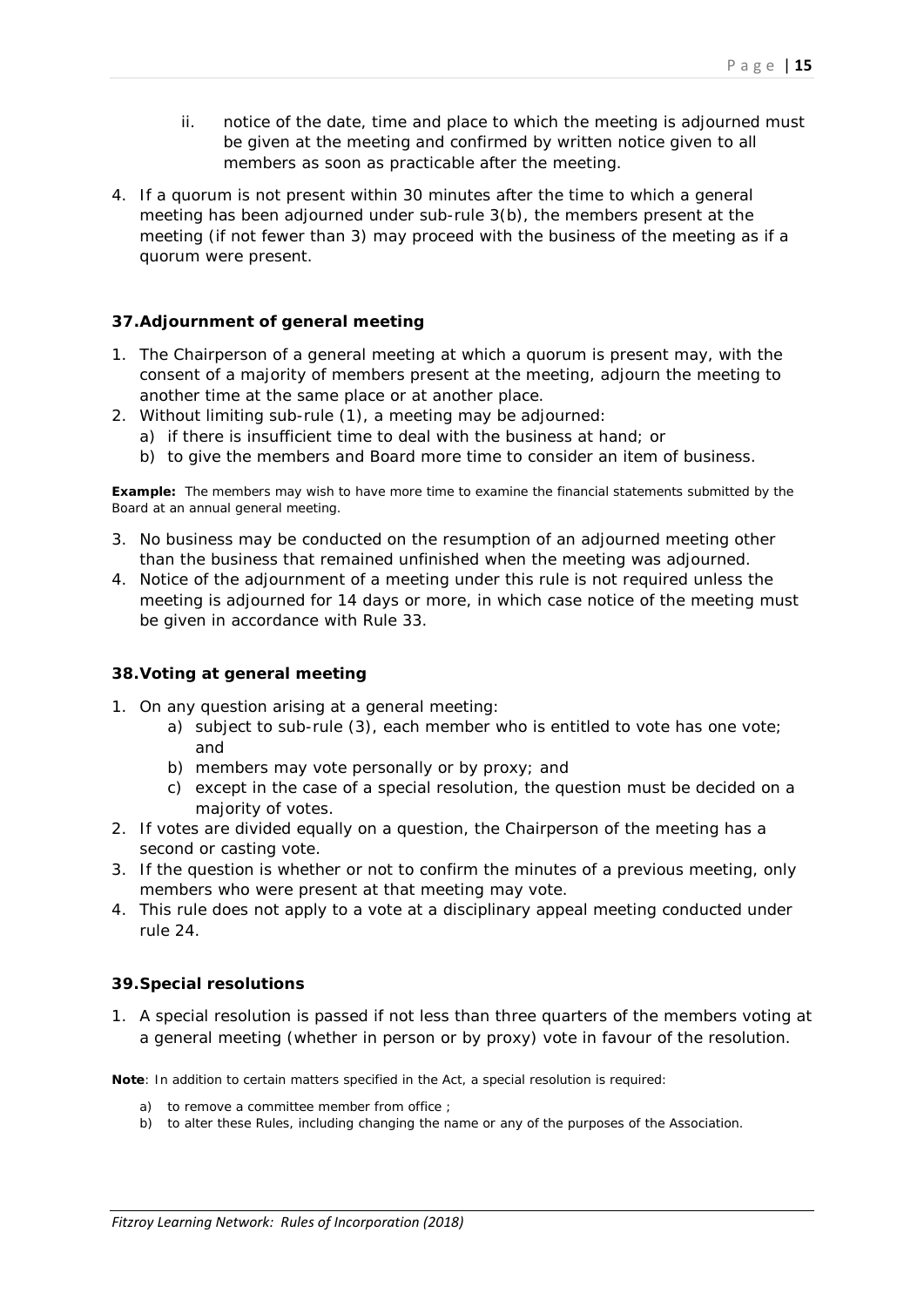## **40.Determining whether resolution is carried**

- 1. Subject to sub-rule (2) the Chairperson of a general meeting may, on the basis of a show of hands, declare that a resolution has been:
	- a) carried; or
	- b) carried unanimously; or
	- c) carried by a particular majority; or
	- d) lost

and an entry to that effect in the minutes of the meeting is conclusive proof of that fact.

- 2. If a poll (where votes are cast in writing) is demanded by three or more members on any question:
	- a) the poll must be taken at the meeting in the manner determined by the Chairperson of the meeting; and
	- b) the Chairperson must declare the result of the resolution on the basis of the poll.
- 3. A poll demanded on the election of the Chairperson or on a question of an adjournment must be taken immediately.
- 4. A poll demanded on any other question must be taken before the close of the meeting at a time determined by the Chairperson.

## **41.Minutes of a general meeting**

- 1. The Board must ensure that minutes are taken and kept of each general meeting.
- 2. The minutes must record the business considered at the meeting, any resolution on which a vote is taken and the result of the vote.
- 3. In addition, the minutes of each annual general meeting must include:
	- a) the names of the members attending the meeting; and
	- b) proxy forms given to the Chairperson of the meeting under rule 34 (6); and
	- c) the financial statements submitted to the members in accordance with rule 30 (4 b-ii); and
	- d) the certificate signed by two Board members certifying that the financial statements give a true and fair view of the financial position and performance of the Association; and
	- e) any audited accounts and auditor's report or report of a review accompanying the financial statements that are required under the Act.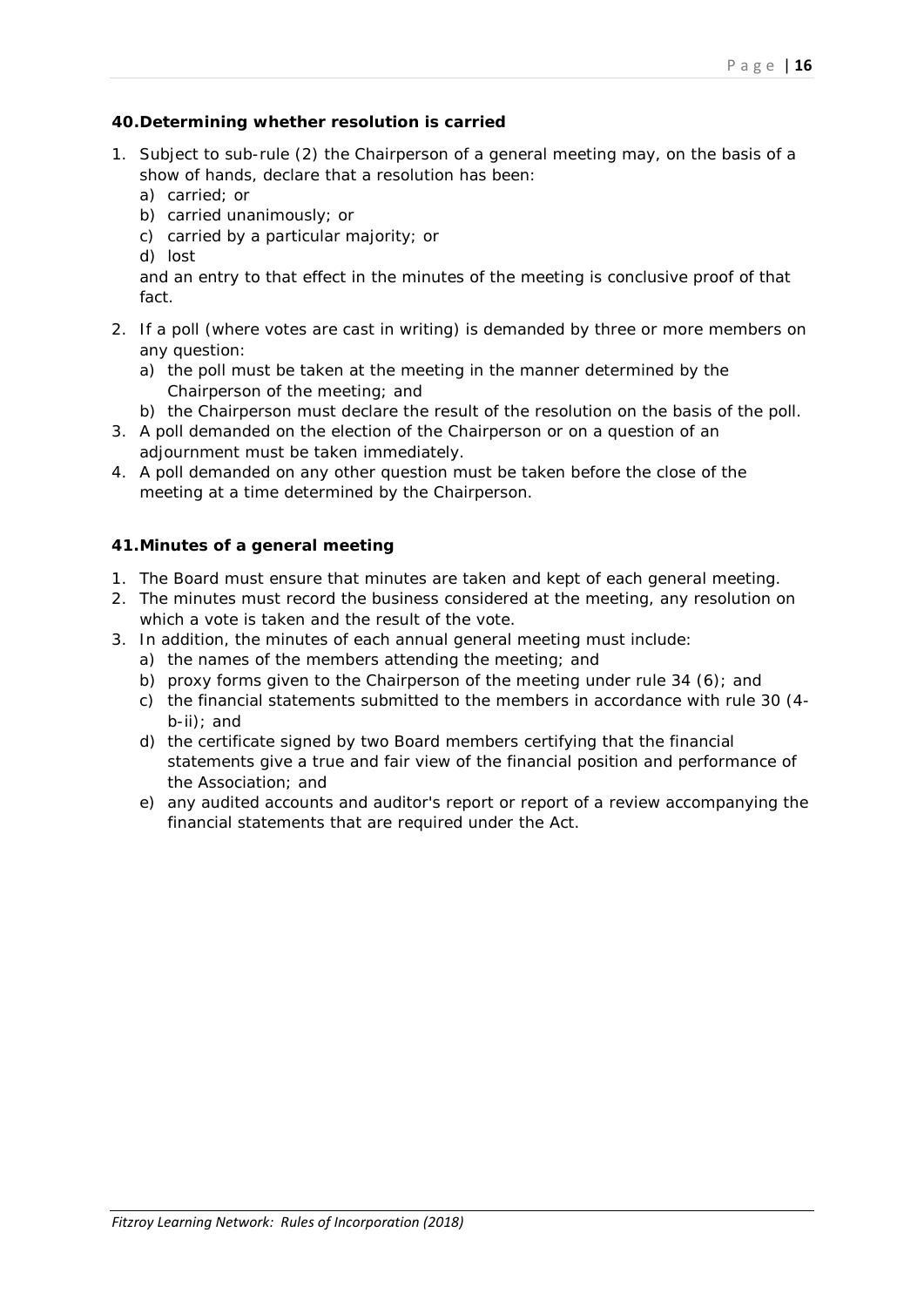## **PART 5: THE BOARD**

## **Division 1: Powers of the Board**

#### **42.Roles and Powers**

- 1. The business of the Association must be managed by or under the direction of a committee, referred to as the Board.
- 2. The Board may exercise all the powers of the Association except those powers that these Rules or the Act require to be exercised by general meetings of the members of the Association.
- 3. The Board may:
	- a) appoint and remove staff;
	- b) establish subcommittees consisting of members with terms of reference it considers appropriate.

## **43.Delegation**

- 1. The Board may delegate to a member of the Board, a subcommittee or staff, any of its powers and functions other than:
	- a) this power of delegation; or
	- b) a duty imposed on the Board by the Act or any other law.
- 2. The delegation must be in writing and may be subject to the conditions and limitations the Board considers appropriate.
- 3. The Board may, in writing, revoke a delegation wholly or in part.

## **Division 2: Composition of the Board and duties of members**

## **44.Composition of the Board**

- 1. The Board consists of:
	- a) a Chairperson; and
	- b) a Deputy-Chairperson; and
	- c) a Secretary; and
	- d) a Treasurer; and
	- e) a maximum of 8 additional ordinary members elected under rule 53.
- 2. The Board will consist of Officers Bearers appointed by the Board or by the members by resolution as described in Division 3.
- 3. The members may, by resolution appoint to or remove from the Board an Officer Bearer or other member of the Board.
- 4. The Board may appoint any person as an officer or a member of the Board, either to fill a vacancy or as an addition to the existing members of the Board.
- 5. Subject to vacancy and to the terms of any agreement entered into with the Association, a member of the Board continues to be a member of the Board until he or she dies or leaves the Board under sub-rule (3) above or rule 55.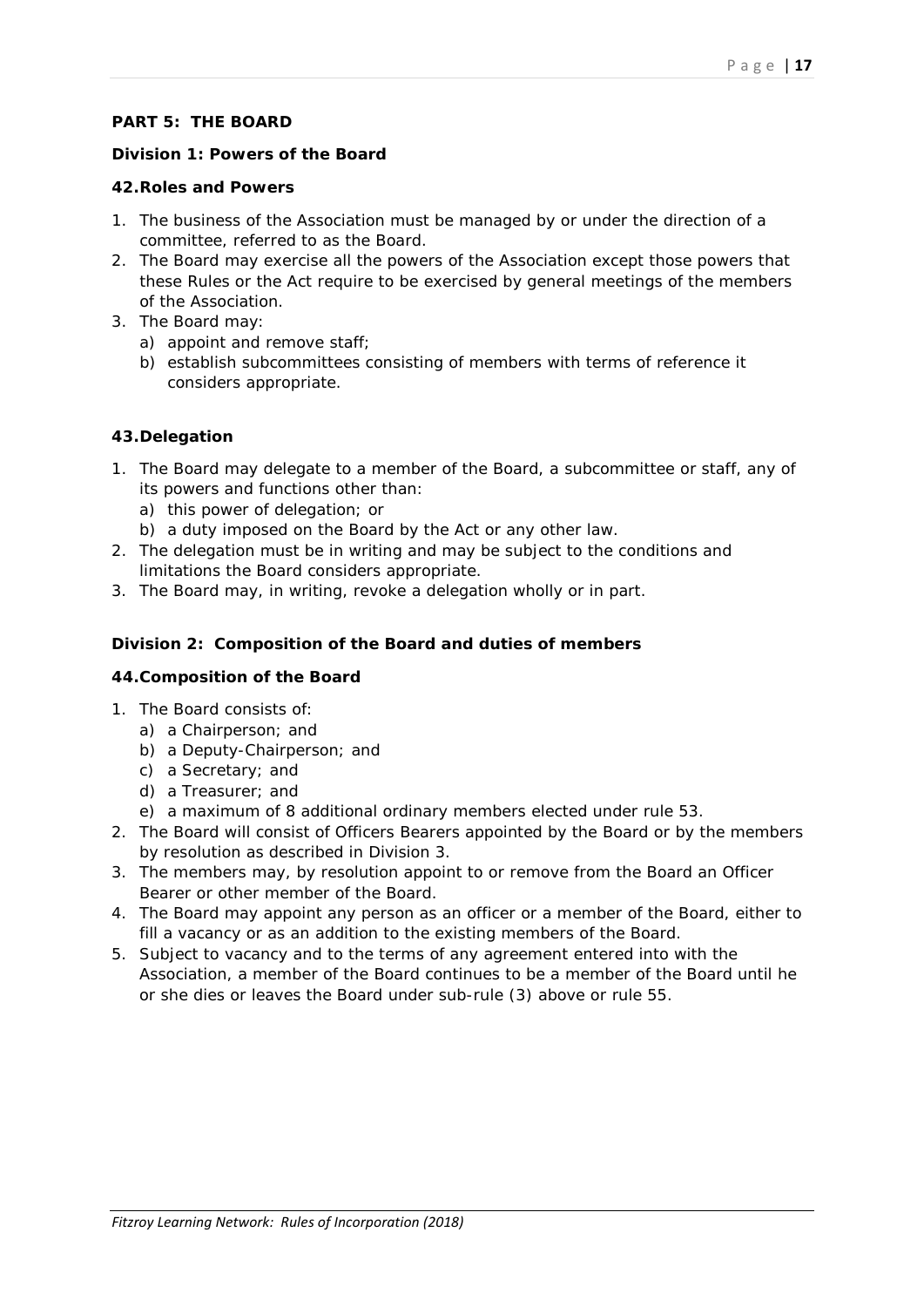## **45.General duties**

- 1. As soon as practicable after being elected or appointed to the Board, each committee member must become familiar with these Rules and the Act.
- 2. The Board is collectively responsible for ensuring that the Association complies with the Act and that individual members of the Board comply with these Rules.
- 3. Board members must exercise their powers and discharge their duties with reasonable care and diligence.
- 4. Board members must exercise their powers and discharge their duties:
	- a) in good faith in the best interests of the Association; and
	- b) for a proper purpose.
- 5. Board members and former Board members must not make improper use of:
	- a) their position; or
	- b) information acquired by virtue of holding their position

so as to gain an advantage for themselves or any other person or to cause detriment to the Association.

**Note:** See also Division 3 of Part 6 of the Act which sets out the general duties of the office holders of an incorporated association.

6. In addition to any duties imposed by these Rules, a Board member must perform any other duties imposed from time to time by resolution at a general meeting.

## **46.Chairperson and Deputy-Chairperson**

- 1. Subject to sub-rule (2), the Chairperson or, in the Chairperson's absence, the Deputy-Chairperson is the Chairperson for any general meetings and for any Board meetings.
- 2. If the Chairperson and the Deputy-Chairperson are both absent, or are unable to preside, the Chairperson of the meeting must be:
	- a) in the case of a general meeting—a member elected by the other members present; or
	- b) in the case of a Board meeting—a Board member elected by the other Board members present.

## **47.Secretary**

1. The Secretary must perform any duty or function required under the Act to be performed by the secretary of an incorporated association.

**Example:** Under the Act, the secretary of an incorporated association is responsible for lodging documents of the association with the Registrar.

- 2. The Secretary must:
	- a) maintain the register of members in accordance with rule 18; and
	- b) ensure safe custody of the common seal (if any) of the Association and, except for the financial records referred to in rule 70 (3), all books, documents and securities of the Association in accordance with rules 72 and 75; and
	- c) subject to the Act and these Rules, provide members with access to the register of members, the minutes of general meetings and other books and documents; and
	- d) perform any other duty or function imposed on the Secretary by these Rules.
- 3. The Secretary must give to the Registrar notice of his or her appointment within 14 days after the appointment.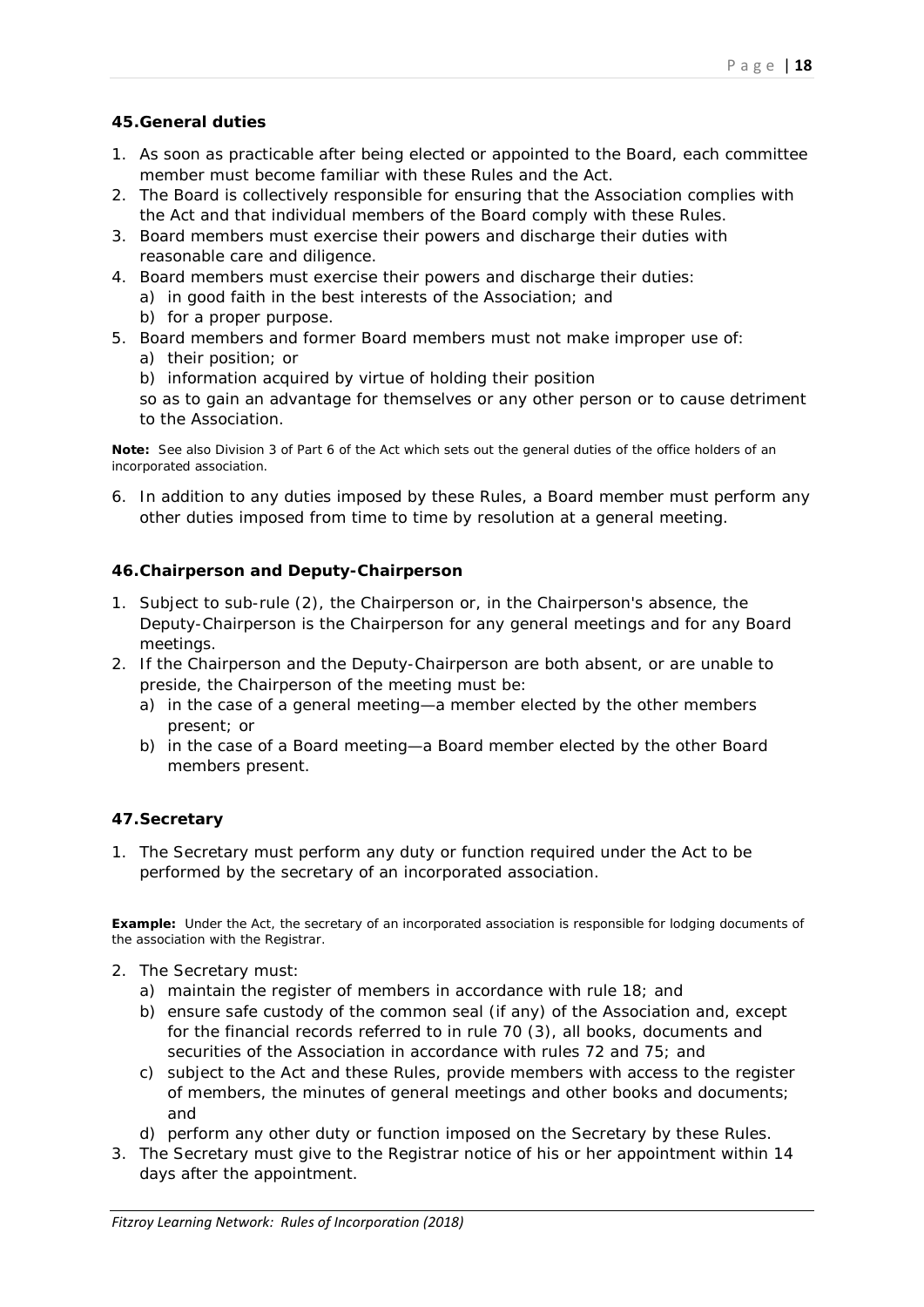#### **48.Treasurer**

- 1. The Treasurer must:
	- a) ensure all moneys paid to or received by the Association are received and all receipts for those moneys in the name of the Association are issued; and
	- b) ensure that all moneys received are paid into the account of the Association within 5 working days after receipt; and
	- c) make any payments authorised by the Board or by a general meeting of the Association from the Association's funds; and
	- d) ensure cheques are signed by at least 2 Board members.
- 2. The Treasurer must:
	- a) ensure that the financial records of the Association are kept in accordance with the Act; and
	- b) coordinate the preparation of the financial statements of the Association and their certification by the Board prior to their submission to the annual general meeting of the Association.
- 3. The Treasurer must ensure that at least one other Board member has access to the accounts and financial records of the Association.

#### **Division 3: Election of Board members and tenure of office**

#### **49.Who is eligible to be a Board member**

A member is eligible to be elected or appointed as a Board member if the member:

- a) is 18 years or over; and
- b) is entitled to vote at a general meeting.

#### **50.Positions to be declared vacant**

- 1. The Chairperson of the first annual general meeting of the Association after its incorporation must declare all positions on the Board vacant and hold elections for those positions in accordance with rules 51 to 54.
- 2. At subsequent annual general meetings of the Association, after the annual report and financial statements of the Association have been received, the Chairperson must declare vacant the position of each Board member whose term as a Board member ends after the annual reports and financial reports of the Association have been received and must hold elections for those positions in accordance with rules 51 to 54.

#### **51.Nominations**

- 1. Prior to the election of each position, the Chairperson of the meeting must call for nominations to fill that position.
- 2. Nominations close 5pm 5 business prior to the Annual General Meeting.
- 3. An eligible member of the Association may:
	- a) nominate himself or herself; or
	- b) with the member's consent, be nominated by another member.
- 4. A member who is nominated for a position and fails to be elected to that position may be nominated for any other position for which an election is yet to be held.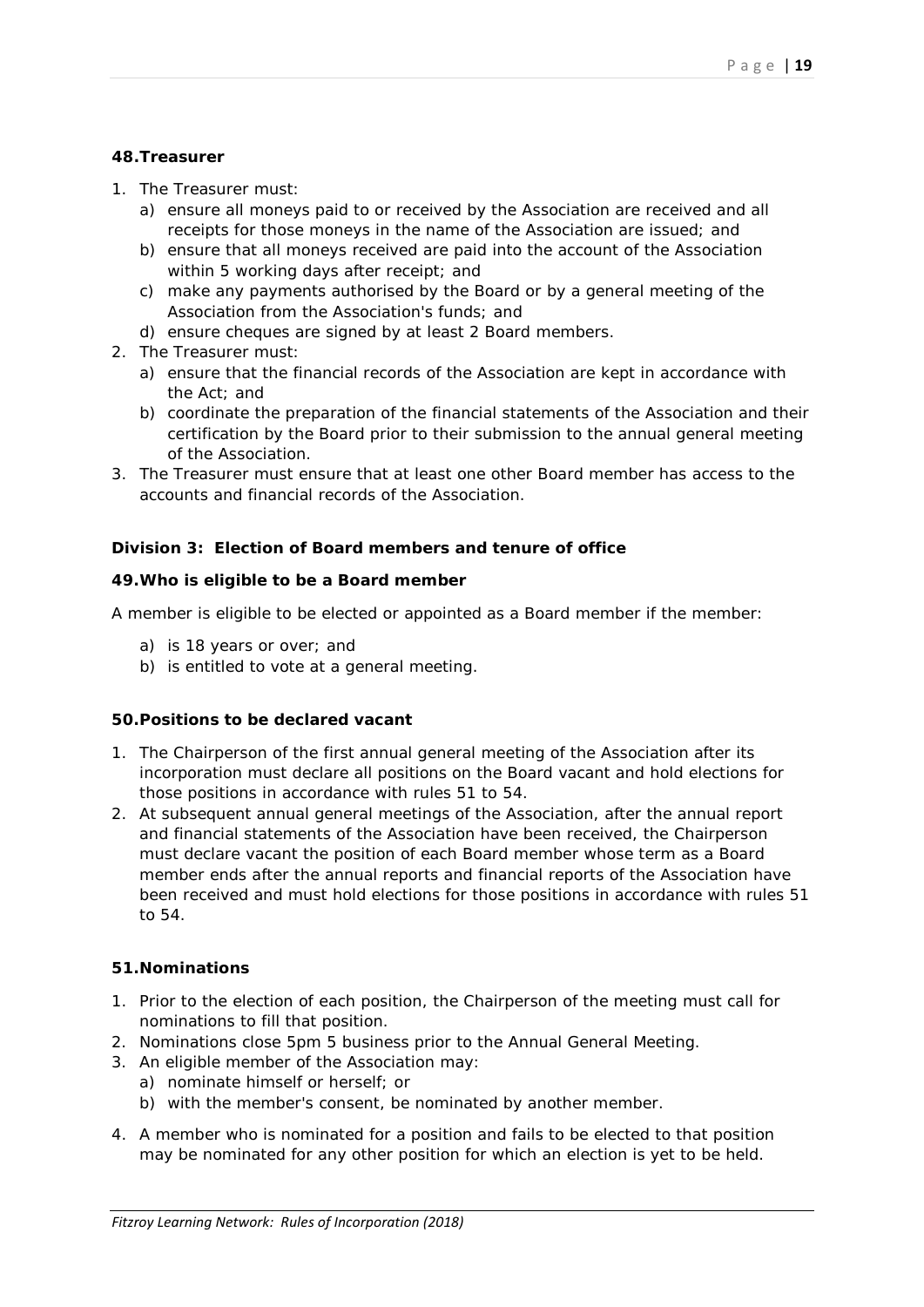## **52.Election of Chairperson etc**

- 1. At the annual general meeting, separate elections must be held for each of the following Office Bearing positions:
	- a) Chairperson;
	- b) Deputy-Chairperson;
	- c) Secretary;
	- d) Treasurer.
- 2. If only one member is nominated for the position, the Chairperson of the meeting must declare the member elected to the position.
- 3. If more than one member is nominated, a ballot must be held in accordance with rule 54.
- 4. On his or her election, the new Chairperson may take over as Chairperson of the meeting.

#### **53.Election of ordinary members**

- 1. The annual general meeting must by resolution decide the number of ordinary members of the Board (if any) it wishes to hold office for the next year.
- 2. A single election may be held to fill all of those positions.
- 3. If the number of members nominated for the position of ordinary Board member is less than or equal to the number to be elected, the Chairperson of the meeting must declare each of those members to be elected to the position.
- 4. If the number of members nominated exceeds the number to be elected, a ballot must be held in accordance with rule 54.

## **54.Ballot**

- 1. If a ballot is required for the election for a position, the Chairperson of the meeting must appoint a member to act as returning officer to conduct the ballot.
- 2. The returning officer must not be a member nominated for the position.
- 3. Before the ballot is taken, each candidate may make a short speech in support of his or her election.
- 4. The election must be by secret ballot.
- 5. The returning officer must give a blank piece of paper to:
	- a) each member present in person; and
	- b) each proxy appointed by a member.

**Example:** If a member has been appointed the proxy of 5 other members, the member must be given 6 ballot papers—one for the member and one each for the other members.

- 6. If the ballot is for a single position, the voter must write on the ballot paper the name of the candidate for whom they wish to vote.
- 7. If the ballot is for more than one position
	- a) the voter must write on the ballot paper the name of each candidate for whom they wish to vote;
	- b) the voter must not write the names of more candidates than the number to be elected.
- 8. Ballot papers that do not comply with sub-rule (7 b) are not to be counted.
- 9. Each ballot paper on which the name of a candidate has been written counts as one vote for that candidate.
- 10. The returning officer must declare elected the candidate or, in the case of an election for more than one position, the candidates who received the most votes.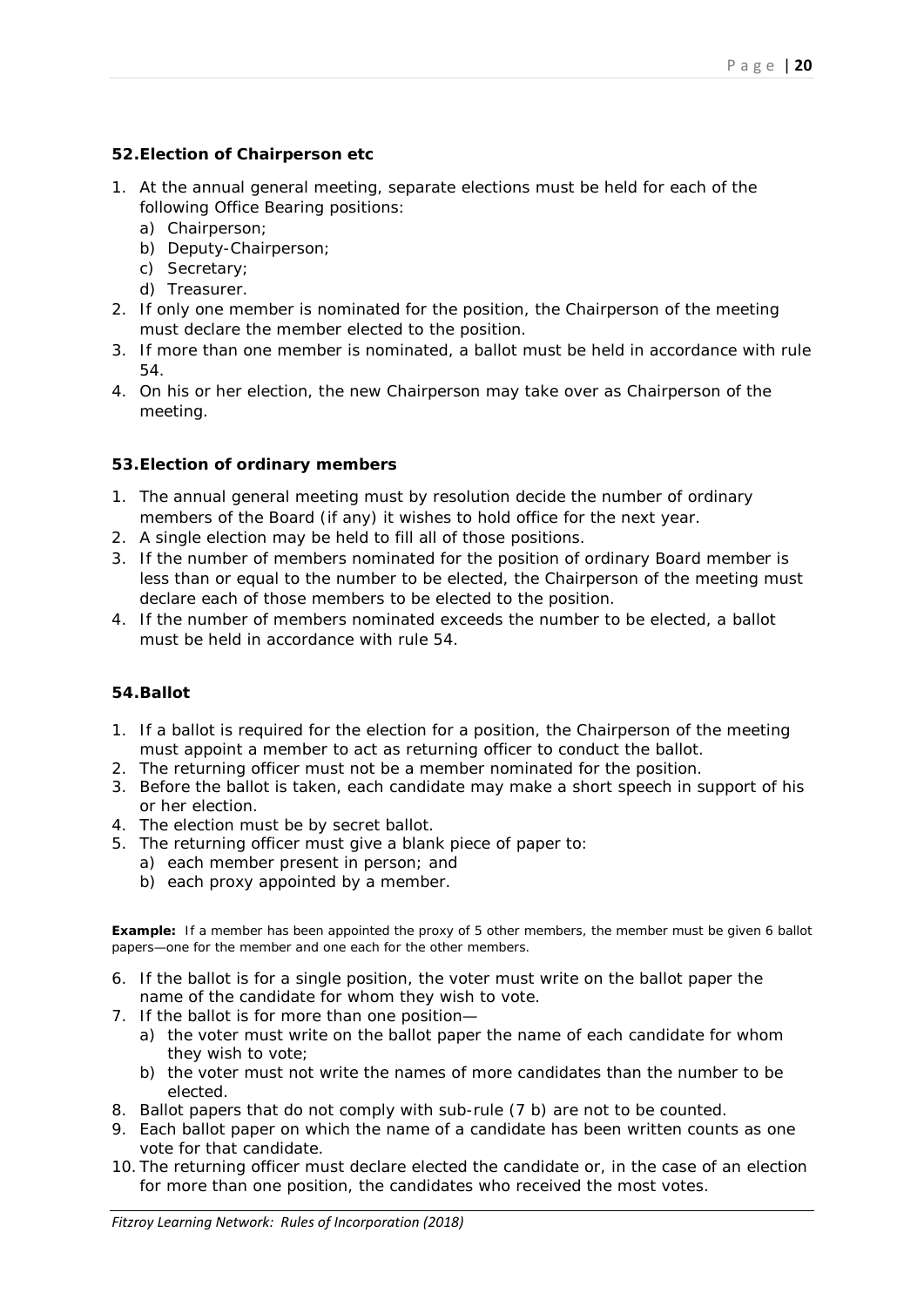- 11. If the returning officer is unable to declare the result of an election under sub-rule (10) because 2 or more candidates received the same number of votes, the returning officer must:
	- a) conduct a further election for the position in accordance with sub-rules (4) to (10) to decide which of those candidates is to be elected; or
	- b) with the agreement of those candidates, decide by lot which of them is to be elected.

**Examples**: The choice of candidate may be decided by the toss of a coin, drawing straws or drawing a name out of a hat.

## **55.Term of office**

- 1. Subject to sub-rules 2-4 and rule 56, a Board member holds office for a period of up to three years.
- 2. At every annual general meeting, at least four Board positions shall be put to a vote.
- 3. A Board member may be re-elected for a maximum of 3 consecutive terms (of 3 years each).
- 4. Subject to sub-rule 3, there is no limit to the number of times a member can serve on the Board.
- 5. A general meeting of the Association may:
	- a) by special resolution remove a Board member from office; and
	- b) elect an eligible member of the Association to fill the vacant position in accordance with this Division.
- 6. A member who is the subject of a proposed special resolution under sub-rule (3 a) may make representations in writing to the Secretary or Chairperson of the Association (not exceeding a reasonable length) and may request that the representations be provided to the members of the Association.
- 7. The Secretary or the Chairperson may give a copy of the representations to each member of the Association or, if they are not so given, the member may require that they be read out at the meeting at which the special resolution is to be proposed.

## **56.Vacation of office**

- 1. A committee member may resign from the Board by written notice addressed to the Board.
- 2. A person ceases to be a Board member if he or she:
	- a) ceases to be a member of the Association; or
	- b) fails to attend 3 consecutive Board meetings (other than special or urgent Board meetings) without leave of absence under rule 67; or
	- c) otherwise ceases to be a Board member by operation of section 78 of the Act.

**Note**: A Board member may not hold the office of secretary if they do not reside in Australia.

## **57.Filling casual vacancies**

- 1. The Board may appoint an eligible member of the Association to fill a position on the Board that:
	- a) has become vacant under rule 56; or
	- b) was not filled by election at the last annual general meeting.
- 2. If the position of Secretary becomes vacant, the Board must appoint a member to the position within 14 days after the vacancy arises.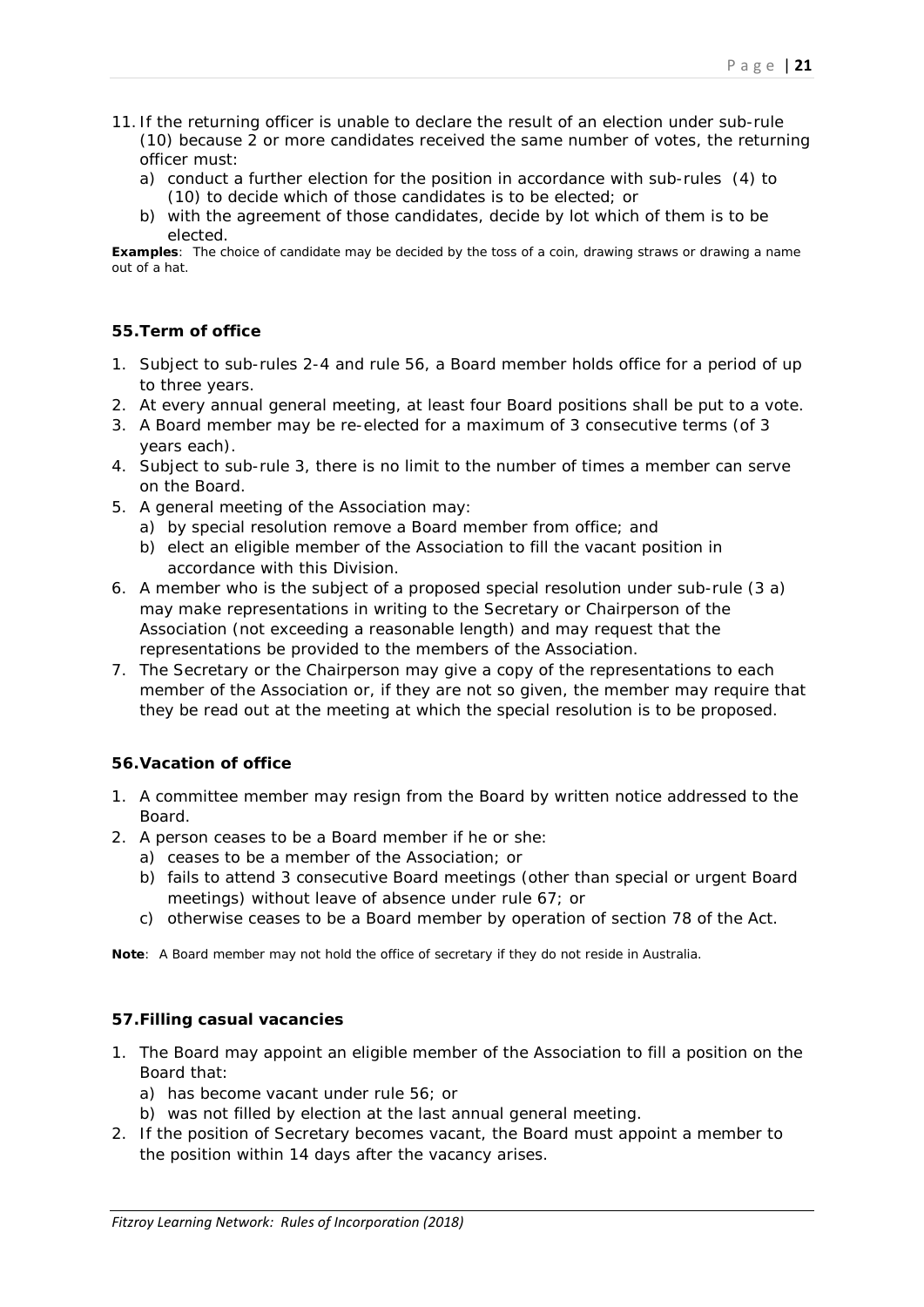- 3. Rule 55 applies to any Board member appointed by the Board under sub-rule (1) or  $(2)$ .
- 4. The Board may continue to act despite any vacancy in its membership.

## **Division 4: Meetings of the Board**

#### **58.Meetings of the Board**

- 1. The Board must meet at least 4 times in each year at the dates, times and places determined by the Board.
- 2. The date, time and place of the first committee meeting must be determined by the members of the Board as soon as practicable after the annual general meeting of the Association at which the members of the Board were elected.
- 3. Special Board meetings may be convened by the Chairperson or by any 4 members of the Board.
- 4. Members and other persons, when invited by the Board, may attend meetings of the Board (as observers), but do not have voting rights and may not speak at the meeting unless permitted by the Chairperson.

## **59.Notice of meetings**

- 1. Notice of each Board meeting must be given to each Board member no later than 7 days before the date of the meeting.
- 2. Notice may be given of more than one Board meeting at the same time.
- 3. The notice must state the date, time and place of the meeting.
- 4. If a special Board meeting is convened, the notice must include the general nature of the business to be conducted.
- 5. The only business that may be conducted at the meeting is the business for which the meeting is convened.

## **60.Urgent meetings**

- 1. In cases of urgency, a meeting can be held without notice being given in accordance with rule 59 provided that as much notice as practicable is given to each Board member by the quickest means practicable.
- 2. Any resolution made at the meeting must be passed by an absolute majority of the Board.
- 3. The only business that may be conducted at an urgent meeting is the business for which the meeting is convened.

## **61.Procedure and order of business**

- 1. The procedure to be followed at a meeting of a Board must be determined from time to time by the Board.
- 2. The order of business may be determined by the members present at the meeting.

## **62.Use of technology**

1. A Board member who is not physically present at a Board meeting may participate in the meeting by the use of technology that allows that Board member and the Board members present at the meeting to clearly and simultaneously communicate with each other.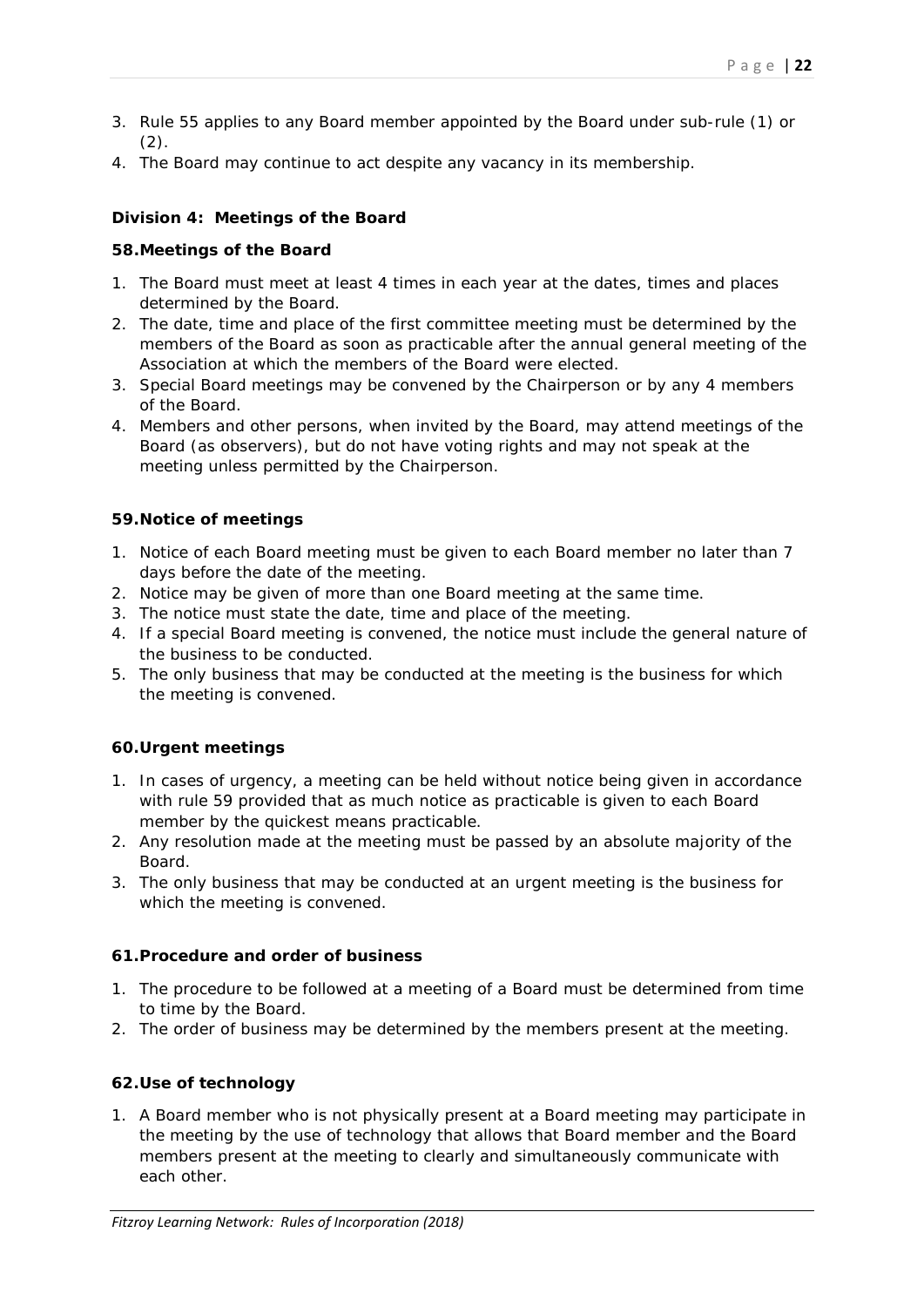2. For the purposes of this Part, a Board member participating in a Board meeting as permitted under sub-rule (1) is taken to be present at the meeting and, if the member votes at the meeting, is taken to have voted in person.

#### **63.Quorum**

- 1. No business may be conducted at a Board meeting unless a quorum is present.
- 2. The quorum for a committee meeting is the presence (in person or as allowed under rule 62) of at least 4 Board Members, 2 or whom must be Office Bearers.
- 3. If a quorum is not present within 30 minutes after the notified commencement time of a Board meeting:
	- a) in the case of a special meeting the meeting lapses;
	- b) in any other case the meeting must be adjourned to a date no later than 14 days after the adjournment or adjourned to the next scheduled meeting of the Board.
	- c) notice of the time, date and place to which the meeting is adjourned must be given in accordance with rule 59.

## **64.Voting**

- 1. On any question arising at a Board meeting, each Board member present at the meeting has one vote.
- 2. A motion is carried if a majority of Board members present at the meeting vote in favour of the motion.
- 3. Sub-rule (2) does not apply to any motion or question which is required by these Rules to be passed by an absolute majority of the Board.
- 4. If votes are divided equally on a question, the Chairperson of the meeting has a second or casting vote.
- 5. Voting by proxy is not permitted.

## **65.Conflict of interest**

- 1. A Board member who has a material personal interest in a matter being considered at a Board meeting must disclose the nature and extent of that interest to the Board.
- 2. The member:
	- a) must not be present while the matter is being considered at the meeting; and
	- b) must not vote on the matter.

**Note**: Under section 81(3) of the Act, if there are insufficient Board members to form a quorum because a member who has a material personal interest is disqualified from voting on a matter, a general meeting may be called to deal with the matter.

- 3. This rule does not apply to a material personal interest:
	- a) that exists only because the member belongs to a class of persons for whose benefit the Association is established; or
	- b) that the member has in common with all, or a substantial proportion of, the members of the Association.

## **66.Minutes of meeting**

- 1. The Board must ensure that minutes are taken and kept of each Board meeting.
- 2. The minutes must record the following:
	- a) the names of the members in attendance at the meeting;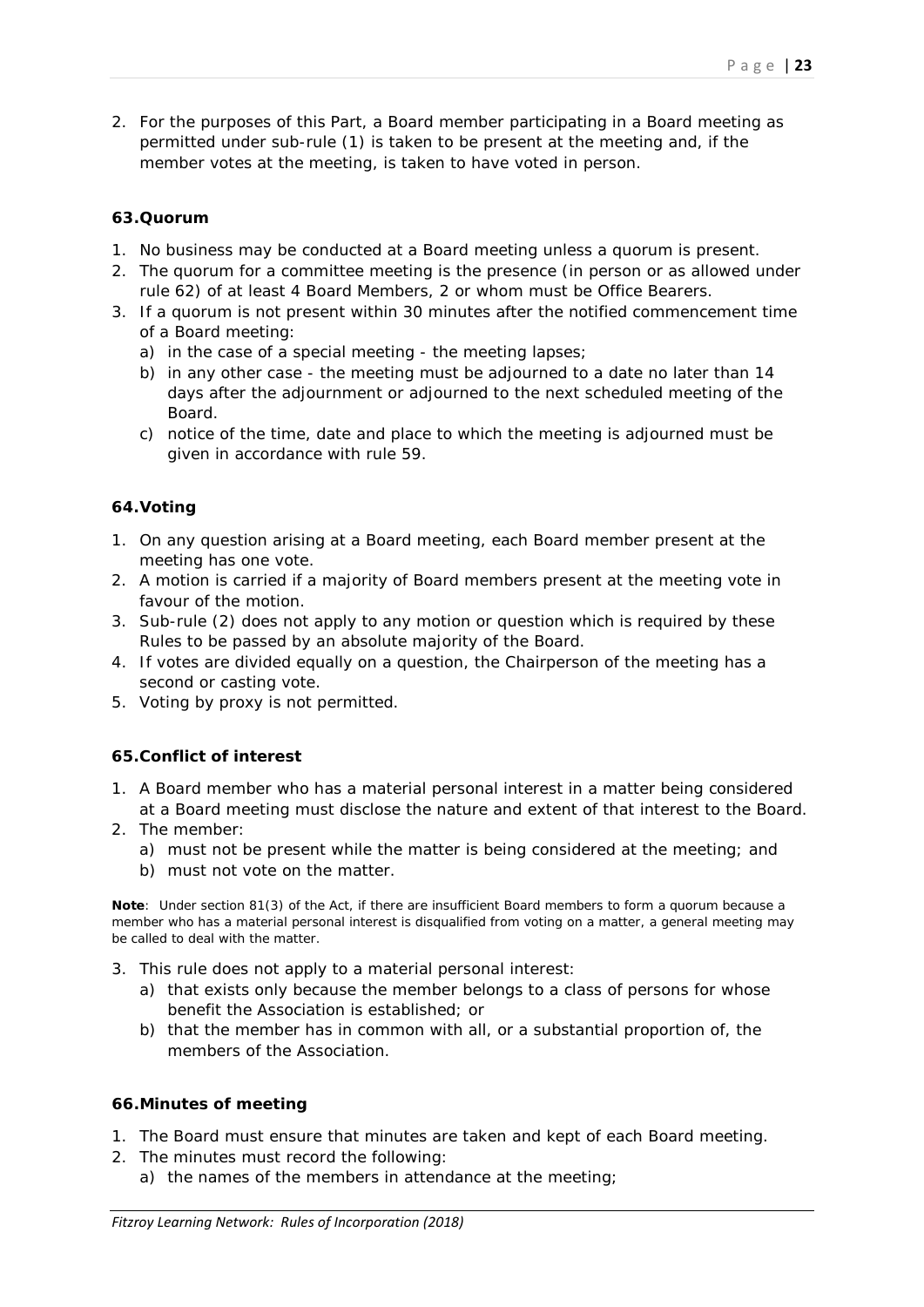- b) the business considered at the meeting;
- c) any resolution on which a vote is taken and the result of the vote;
- d) any material personal interest disclosed under rule 65.

#### **67.Leave of absence**

- 1. The Board may grant a Board member leave of absence from Board meetings for a period not exceeding 3 months.
- 2. The Board must not grant leave of absence retrospectively unless it is satisfied that it was not feasible for the Board member to seek the leave in advance.

## **PART 6: FINANCIAL MATTERS**

#### **68.Source of Funds**

The funds of the Association may be derived from joining fees, annual subscriptions, donations, fund-raising activities, grants, interest and any other sources approved by the Board.

#### **69.Management of Funds**

- 1. The Association must open an account with a financial institution from which all expenditure of the Association is made and into which all of the Association's revenue is deposited.
- 2. Subject to any restrictions imposed by a general meeting of the Association, the Board may approve expenditure on behalf of the Association.
- 3. The Board may authorise the Treasurer to expend funds on behalf of the Association (including by electronic funds transfer) up to a specified limit without requiring approval from the Board for each item on which the funds are expended.
- 4. The Board may provide delegated authority to the CEO to expend funds on behalf of the Association (including by electronic funds transfer) up to a specified limit without requiring approval from the Board for each item on which the funds are expended. Any such authority must be contained in a written Delegated Authority Policy approved by the Board.
- 5. All cheques, drafts, bills of exchange, promissory notes and other negotiable instruments must be signed by 2 Board members.
- 6. All funds of the Association must be deposited into the financial account of the Association no later than 5 working days after receipt.
- 7. With the approval of the Board, the Treasurer may maintain a cash float provided that all money paid from or paid into the float is accurately recorded at the time of the transaction.

#### **70.Financial Records**

- 1. The Association must keep financial records that:
	- a) correctly record and explain its transactions, financial position and performance; and
	- b) enable financial statements to be prepared as required by the Act.
- 2. The Association must retain the financial records for 7 years after the transactions covered by the records are completed.
- 3. The Board must ensure that the following financial records are kept at the registered office of the Association:
	- a) the financial records for the current financial year; and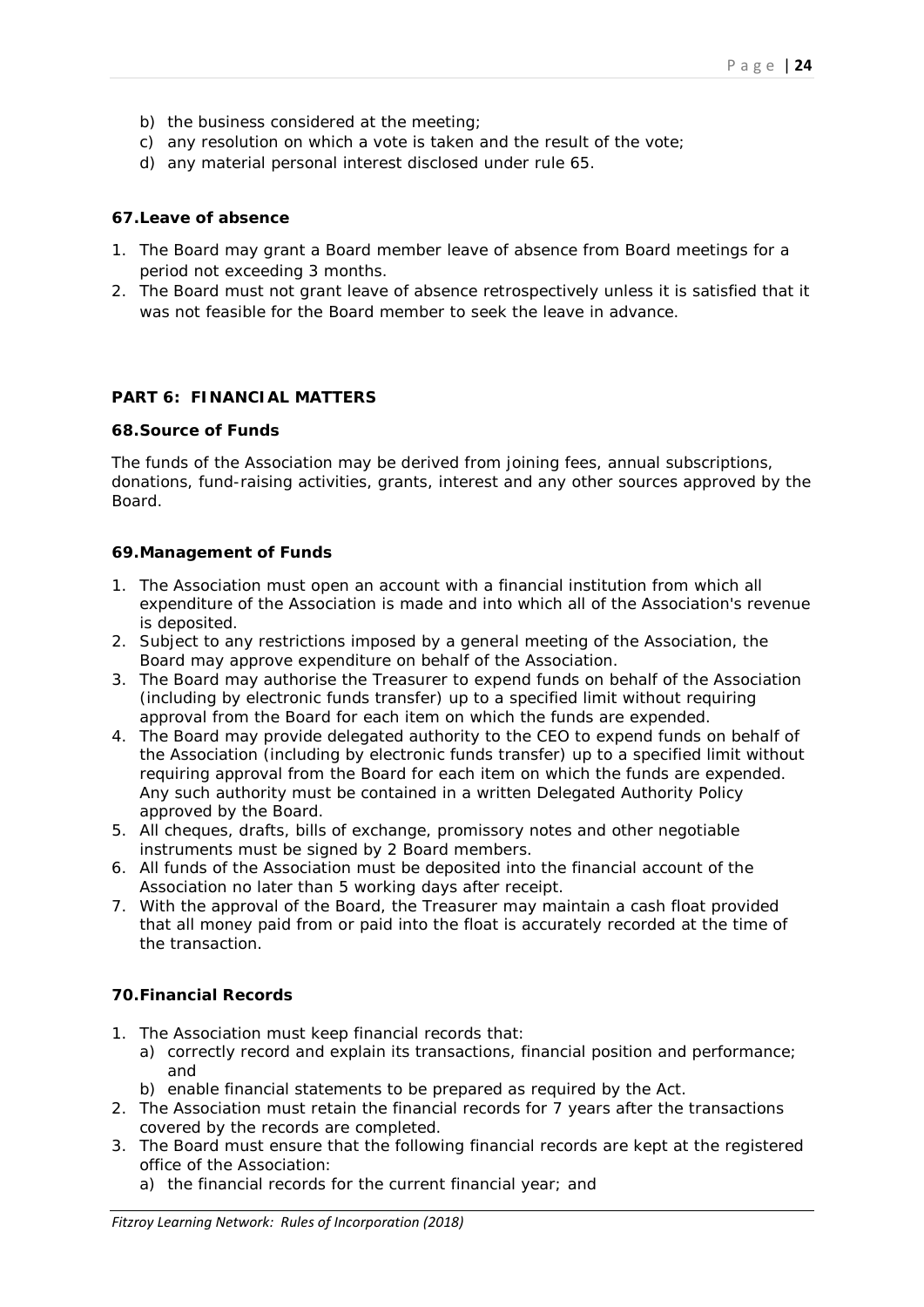b) any other financial records as authorised by the Board.

#### **71.Financial Statements**

- 1. For each financial year, the Board must ensure that the requirements under the Act relating to the financial statements of the Association are met.
- 2. Without limiting sub-rule (1), those requirements include:
	- a) the preparation of the financial statements;
	- b) if required, the review or auditing of the financial statements;
	- c) the certification of the financial statements by the Board;
	- d) the submission of the financial statements to the annual general meeting of the Association;
	- e) the lodgement with the Registrar of the financial statements and accompanying reports, certificates, statements and fee.

#### **PART 7: GENERAL MATTERS**

#### **72.Common seal**

- 1. The Association may have a common seal.
- 2. If the Association has a common seal:
	- a) the name of the Association must appear in legible characters on the common seal;
	- b) a document may only be sealed with the common seal by the authority of the Board and the sealing must be witnessed by the signatures of two Board members;
	- c) the common seal must be kept in the custody of the Secretary at the Registered office of the Association.

## **73.Registered address**

The registered address of the Association is:

- a) the address determined from time to time by resolution of the Board; or
- b) if the Board has not determined an address to be the registered address the postal address of the Secretary.

#### **74.Notice requirements**

- 1. Any notice required to be given to a member or a Board member under these Rules may be given:
	- a) by handing the notice to the member personally; or
	- b) by sending it by post to the member at the address recorded for the member on the register of members; or
	- c) by email or facsimile transmission.
- 2. Sub-rule (1) does not apply to notice given under rule 60.
- 3. Any notice required to be given to the Association or the Board may be given:
	- a) by handing the notice to a member of the Board; or
	- b) by sending the notice by post to the registered address; or
	- c) by leaving the notice at the registered address; or
	- d) if the Board determines that it is appropriate in the circumstances:
		- i. by email to the email address of the Association or the Secretary; or
		- ii. by facsimile transmission to the facsimile number of the Association.
- 4. No general meeting, annual general meeting or meeting of the Board will be rendered invalid merely because of the failure of any individual to receive notice of the meeting, providing that reasonable effort was made to ensure notification.